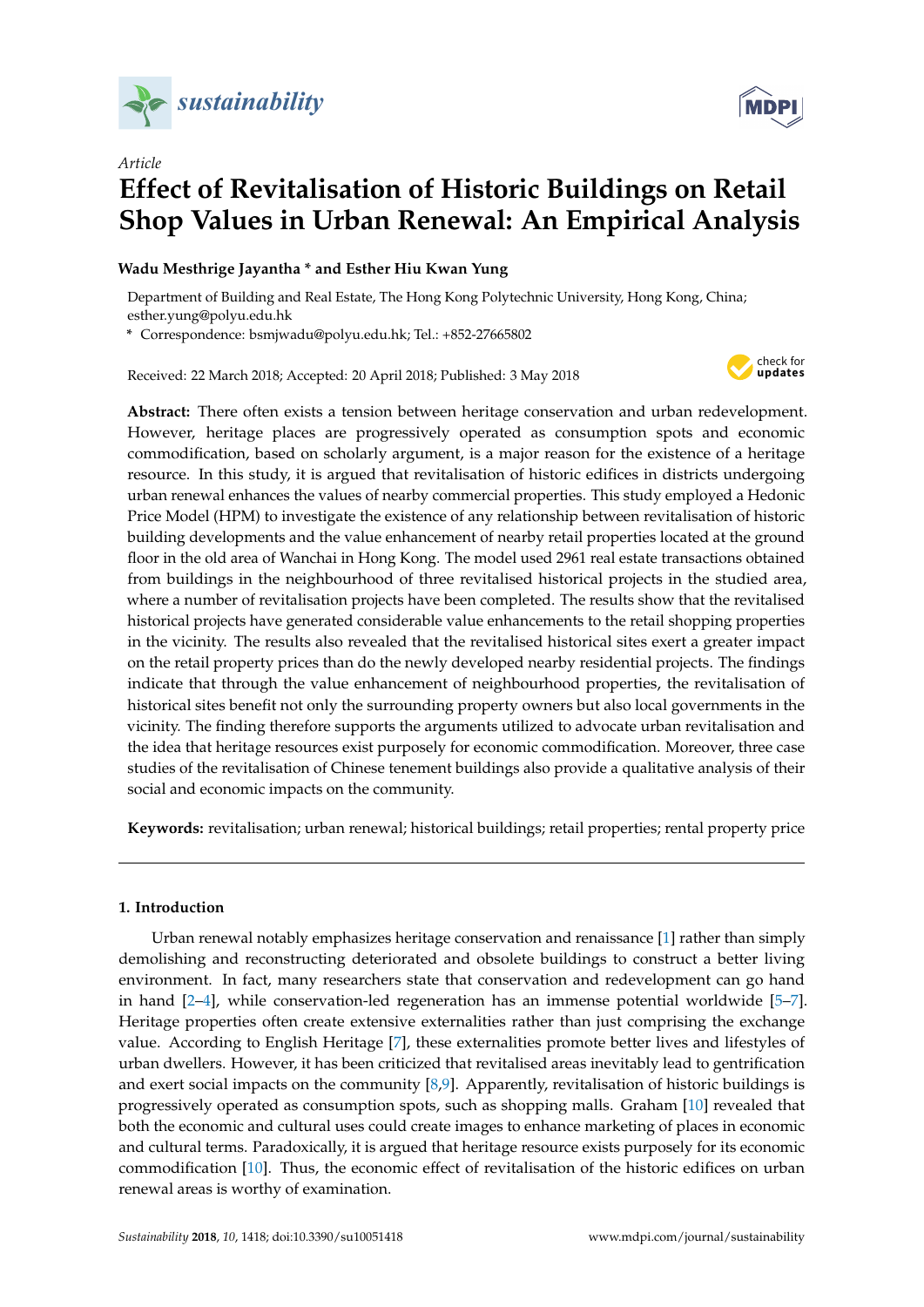Previous research evaluated the influence of a historic area on nearby properties, in terms of their values and sales prices [\[11\]](#page-14-8). Much research has found positive relationships between nearby historic areas and values of neighbourhood properties [\[12](#page-14-9)[–20\]](#page-15-0). Another group of research claimed the effect is not conclusive, rather mixed, and insignificant [\[21](#page-15-1)[–23\]](#page-15-2). Some found a negative relationship between a nearby historic district and property values [\[13](#page-14-10)[,24\]](#page-15-3). One thing these studies have in common is that they are limited to examination of statutory designated projects or districts and few studies have looked at other forms of urban preservation strategies, such as ordinary historic buildings [\[25\]](#page-15-4). In fact, "historic buildings" include but not limited to listed or monumental buildings of international or national repute, but also buildings associated with well-known and memorable local scenes are becoming increasingly more significant in the local community [\[3,](#page-14-11)[26\]](#page-15-5).

In Hong Kong, there have been cases of heritage buildings converted into costly commercial places that generated sizable increases in tourism revenues and created a rise in property prices in the nearby businesses and for land owners in the entire area [\[27\]](#page-15-6). The former Marine Police Headquarters is a case in point [\[28\]](#page-15-7). This phenomenon is more complicated to explain in urban renewal districts where extensive property redevelopments have come into place. Although more emphasis on historic preservation in urban renewal has evolved, as a result of community aspirations towards conservation, particularly in the last decade, it is unclear whether the revitalised heritage building projects and/or the new residential developments has steered the rise of property prices in the vicinity, causing gentrification in urban renewal districts. Unlike other cities, where urban renewal is intended to revitalise a dilapidated area and social economy, in Hong Kong, a property-led revitalisation approach has been adopted in vital neighbourhoods, where lively local economic activities, social capital, and distinctive culture and histories are conveniently located [\[29\]](#page-15-8). Thus, it is interesting to identify the combined and separate effects of revitalising historic sites and of redevelopment projects on the surrounding commercial property values in an urban renewal district.

Therefore, the aim of this research is to provide a better insight into whether historic buildings preservation does bring value enhancements to nearby properties. More specifically, the relationship between historic conservation and economic impact on the ground floor rental prices of commercial premises in an urban renewal district using 2961 transactions of real estate price data was evaluated. In other words, the hypothesis that historic preservation serves as a marketing tool for enhanced redevelopment that has potential to transform use values into a means of exchange values was tested. In addition, the study compared the extent to which historic building revitalisation and new residential developments in urban renewal affects nearby property values. In this study, the Wanchai district was chosen as there are a number of completed and ongoing redevelopment projects which involve both the revitalisation and reuse of historic buildings and newly built residential developments. Apart from employing the hedonic price model, based on a set of real estate property transactions, three detailed case studies were also conducted to offer a better understanding of the correlation between conservation of historic buildings projects and economic impact upon the renewed district.

#### **2. Literature Review**

#### *2.1. Conservation-Led Regeneration, Heritage Resources as a Means for Boosting Economic Growth*

Conservation-led regeneration refers to "the use of conservation-related activity (such as protection, improvement, and enhancement of historic buildings) to bring about social, economic, and environmental regeneration benefits above and beyond those normally associated with physical improvement of the built environment" [\[30\]](#page-15-9) p. 178. However, previous studies also criticize that conservation-led regeneration has negative impacts, such as failing to reflect local identities [\[31\]](#page-15-10), threat to authenticity [\[4\]](#page-14-2), and gentrification as reflected by the rise of property prices [\[8](#page-14-5)[,9](#page-14-6)[,32\]](#page-15-11). As such, heritage conservation plays a significant role by contributing to the growth machine ideology as evident in the increasing number of revitalised projects being used as commercial and consumption precincts. It is argued that different interest groups, including but not limited to preservationists, property developers,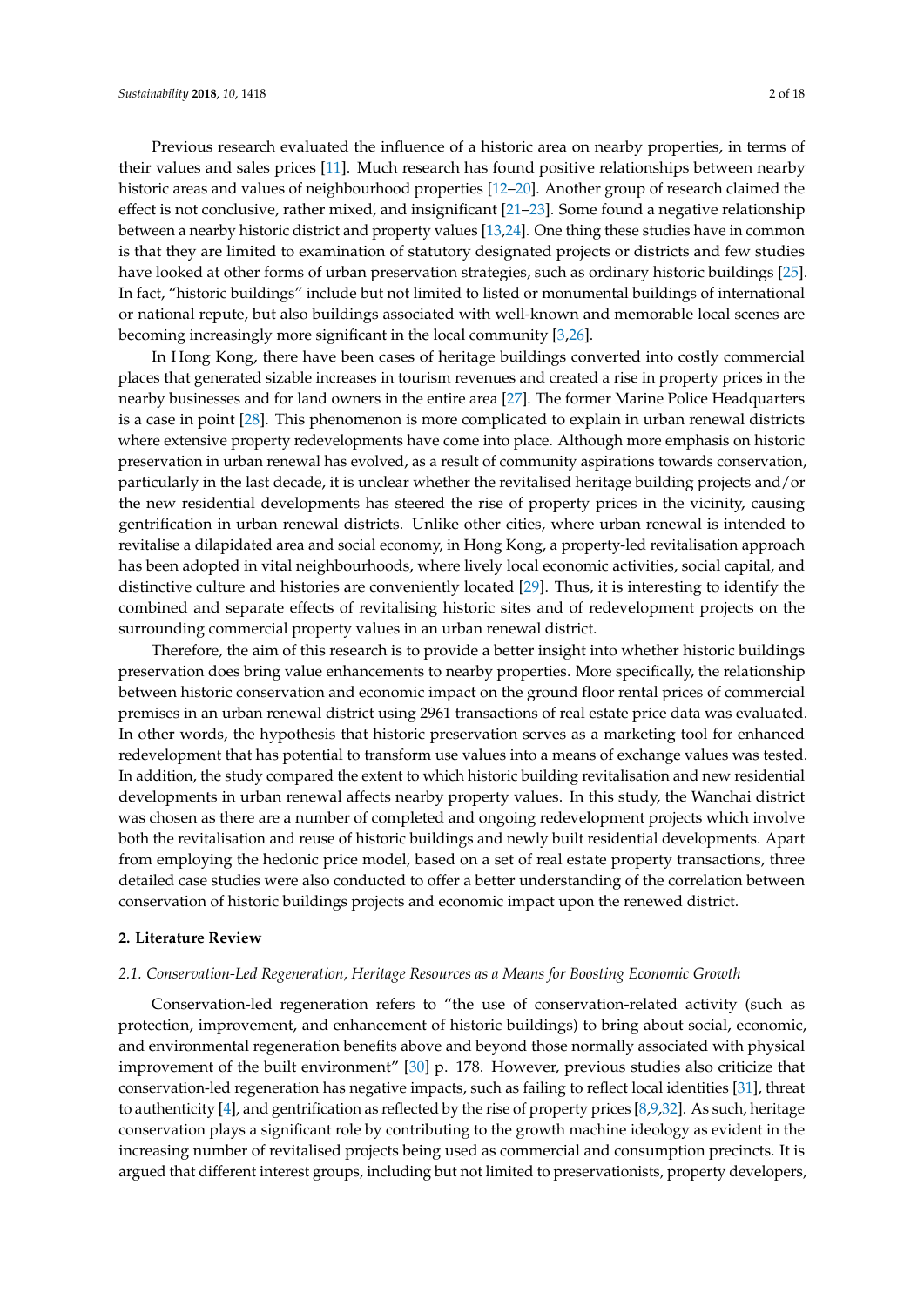and politicians, are wedded to the notion of marketing historic areas being a sign of "heritage machines" [\[33\]](#page-15-12), for collective profits. In this spectrum, heritage can be described as an economic resource with great potential to foster tourism, economic development, and urban transformation [\[10\]](#page-14-7) as investment in heritage projects plays a significant role in breaking the key barriers to tourism and community advancement [\[34\]](#page-15-13). Also, heritage is regarded as an important element of significant economy [\[35\]](#page-15-14) by which "cultural strategies drive the production of commercialized urban space geared towards entertainment and tourism" ([\[36\]](#page-15-15) p. 515). Although government declarations of support for heritage preservation is evident, some built heritages are being affected by diverse forces such as abandonment, inadequate funding, and over-commercialisation [\[37\]](#page-15-16). Thus, it is imperative to secure a balance between heritage conservation and revitilisation to optimize the potential benefits of heritage development.

## *2.2. Impact of Revitalisation of Built Heritage in Urban Renewal*

It is commonly agreed that heritage conservation can bring many social benefits which enhance a sense of identity and local character and bring economic benefits to the community. However, the reuse of historic buildings often creates an image of upper class and consumerism which often leads to relocation of old traditional businesses due to dramatic increases in rent [\[8](#page-14-5)[,9\]](#page-14-6). Thus, it is contended whether positive or negative externalities have been introduced to the community by the revitalisation of historic buildings.

Historic places attract businesses and residential development, as well as tourism and hence real estate investment. It is evident that after redevelopment in historic areas, the property market attracts higher values than elsewhere [\[7\]](#page-14-4). Throsby [\[34\]](#page-15-13) opined that private house owners in the historic core have the privilege of rental prospects emanating from heritage revitilisation. This significant upsurge in market value makes the preservation of social networks and local traditional business almost impossible in the local neighbourhood [\[38\]](#page-15-17). Gentrification certainly compels local small businesses and occupants to leave the renewed historic district for another area [\[8,](#page-14-5)[9\]](#page-14-6). However, some scholars claim that the perceived negative effect of gentrification can hardly be measured accurately, particularly, the extent to which gentrification affects existing tenants and owners [\[15,](#page-14-12)[39\]](#page-15-18). Some argue that gentrification is vital to revitalisation of low-income vicinities [\[40\]](#page-15-19) particularly, since it improves decaying physical conditions in central urban districts. It is not straight forward to provide robust analysis on the positive or negative impacts of gentrification on the existing neighbourhood. However, the rise of property market values can be one of the possible reflections of the positive externalities to the property owners, but on the other hand, the moving out of tenants due to unaffordable rental prices can be a negative externality because of the revitalisation of historic edifice in urban renewal districts. Also, there is a concomitant upswing in property taxes of neighbouring assets which invariably are unaffordable to residents [\[41\]](#page-15-20) or translate to an upsurge of commodity prices, making life difficult for dwellers.

#### *2.3. Association between Heritage Conservation and Property Prices*

Even though cultural heritage seems to introduce various positive externalities and spillovers to the neighbourhood, few studies have endeavored to investigate the impacts of the revitalisation of historical buildings on the surrounding commercial properties. Most of the existing research has examined the effects of cultural heritage or historical buildings on adjacent property values in relation to the residential property market, e.g., Clark & Khan [\[42\]](#page-15-21); Asebere & Huffman [\[13\]](#page-14-10); Coulson & Leichenko [\[14\]](#page-14-13); Lazrak et al., [\[43\]](#page-15-22); Ahlfedt & Maenning [\[44\]](#page-15-23); Ahlfedt & Mastrol [\[45\]](#page-16-0) and Moro et al., [\[46\]](#page-16-1).

Nevertheless, the findings of these studies are mixed with respect to the effects on property values. For instance, Coulson and Leichenko [\[14\]](#page-14-13) revealed that heritage sites brought a premium of 18 percent, whilst some studies found a negative premium, as much as −30 percent [\[13\]](#page-14-10). There is, however, a considerable body of literature reporting a positive external price effect of historical sites including monuments, landmarks, and various other historical sites. For example, Lazrak et al. [\[43\]](#page-15-22)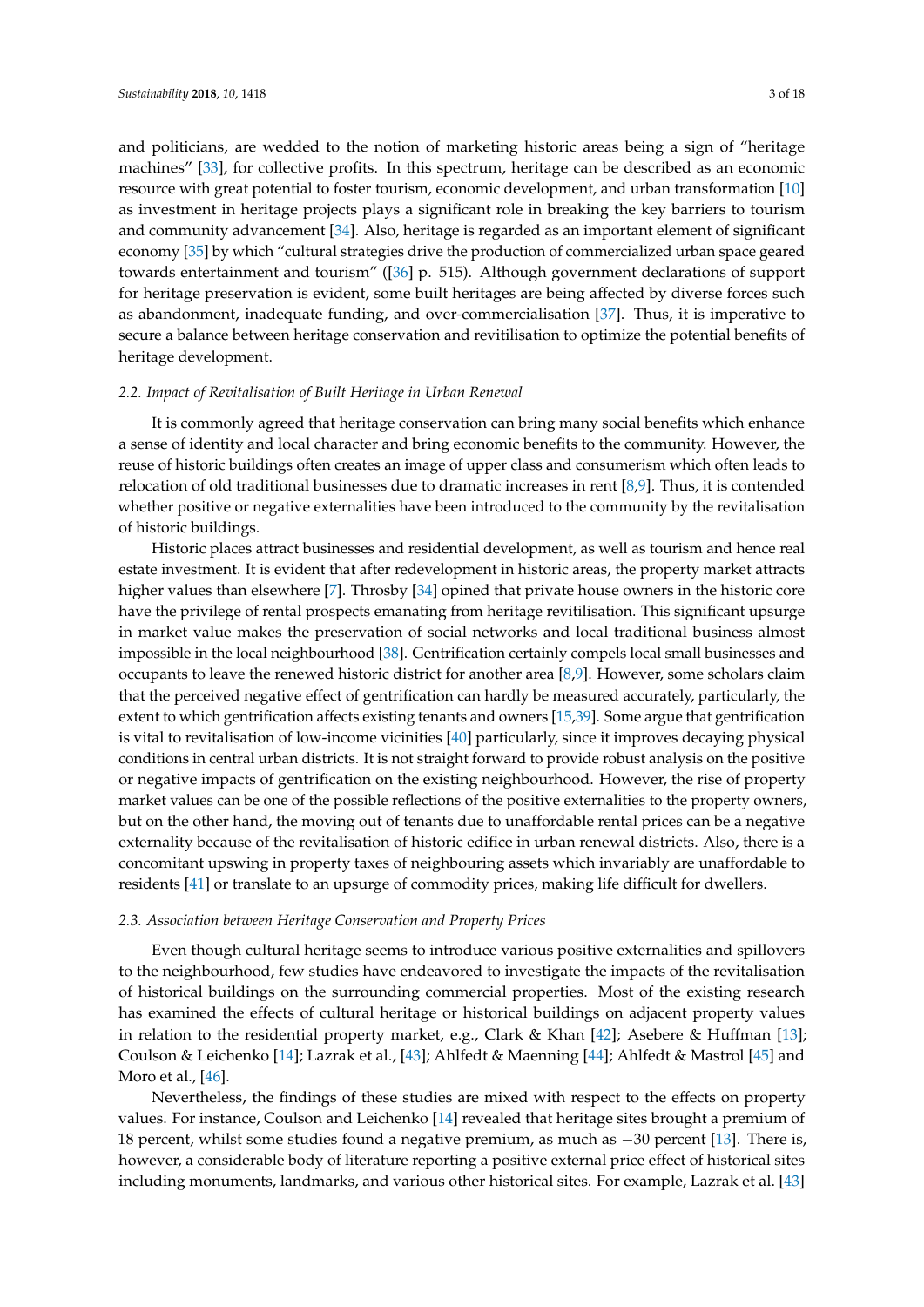observed a positive premium for buildings situated within a 50-m radius of historical monuments. Ahlfeldt & Maenning [\[45\]](#page-16-0) also established that heritage is an essential amenity in valuing housing property in Berlin, with a 0.10 percent premium for houses situated within a 600-m radius of a set of heritage sites, and a 2.8 percent premium for houses within 50-m radius. In a more recent study in Dublin, Moro et al. [\[46\]](#page-16-1) found that cultural heritage locations such as historical structures and memorials bring positive externalities to residential property values, while architectural sites bring negative externalities. Throsby [\[34\]](#page-15-13) posited that heritage buildings, in addition to financial values, yield significant cultural values which cannot be measured in ordinary monetary terms but heritage edifices cause significant rise to flows of both economic and financial values.

More recent studies investigated how designated heritage sites affect housing prices in the vicinity [\[14,](#page-14-13)[23](#page-15-2)[,25,](#page-15-4)[34\]](#page-15-13). However, no studies have researched the effect of the revitalisation of historic buildings on the values of commercial retail shops, particularly in urban renewal districts.

## *2.4. Heritage Conservation in Urban Renewal in Hong Kong*

Established in 2001, the Urban Renewal Authority (URA, Hong Kong, China) aims to assist the Hong Kong government in revitalising the deteriorated urban environment [\[47\]](#page-16-2). Historic preservation has been increasingly emphasized in the process of urban renewal, particularly in the last two decades. The URA has employed the 4R strategy, that is; redevelopment, rehabilitation, preservation, and revitalisation, to regenerate the older urban districts. In past decades, the revitalisation of privately owned historic buildings has primarily been the role of URA, particularly, the Chinese tenement buildings (shophouses) while the Development Bureau has been in charge of publicly owned buildings. In addition to the URA, *Revitalising Historic Buildings through Partnership Scheme* was also launched by the Commissioner for Heritage Office (CHO, Hong Kong, China) of the Development Bureau, which was established in 2008 to oversee government owned historic buildings [\[48\]](#page-16-3).

The revitalisation of the old Chinese tenement houses and redevelopment of several prominent sites in Wanchai were intended to regenerate the entire Wanchai district. The 60–66 Johnston Road and Mallory Street are part of the pioneer URA projects located at the hub of the Wanchai district and assigned for extensive development, including property redevelopment, building revitalisation, and pre-war shophouse preservation [\[49\]](#page-16-4). Consequently, the Development Bureau and the URA adopted a synergetic approach to achieve a district-based revitalisation and development of the Wanchai district [\[32\]](#page-15-11). The Blue House Cluster is a partnership scheme example of an ongoing revitalisation project in Wanchai.

In relation to the few completed revitalisation projects in the renewed districts, there has been much criticism on the biased priority towards attaining economic goals and ignoring social impacts. Although the need and the importance of conserving local character, including social networks, has been continuously advocated by the urban renewal regime [\[48\]](#page-16-3), a lot of traditional trades and businesses have been moving out of the Hong Kong streetscape. Commercial redevelopment, which should typically subsidise the revitalisation and reuse of historic edifices, often distorted the local character, changing the urban fabric, and dislocating the existing traditional business and local inhabitants. This has resulted in discontinuity in the neighbourhood and the social network [\[50\]](#page-16-5). Apart from the adverse social impact, it has been claimed that the reuse of these historic edifices by the neighbourhood has led to higher property prices for businesses and residential developments which are unaffordable to the locals [\[50\]](#page-16-5).

## **3. Case Study Analysis**

Three recently revitalised historical buildings in an urban renewal district, Wanchai, namely: (a) 60–66 Johnston Road Woo Cheong Pawn Shop; (b) 1–11 Mallory Street, and 6–12 Burrows Street; and (c) 72, 72A, 74, 74A Stone Nullah Blue House Clusters were selected for case study (see Figure [1](#page-4-0) for the location map of revitalised sites). A case study approach was adopted in a similar study by Henderson [\[37\]](#page-15-16).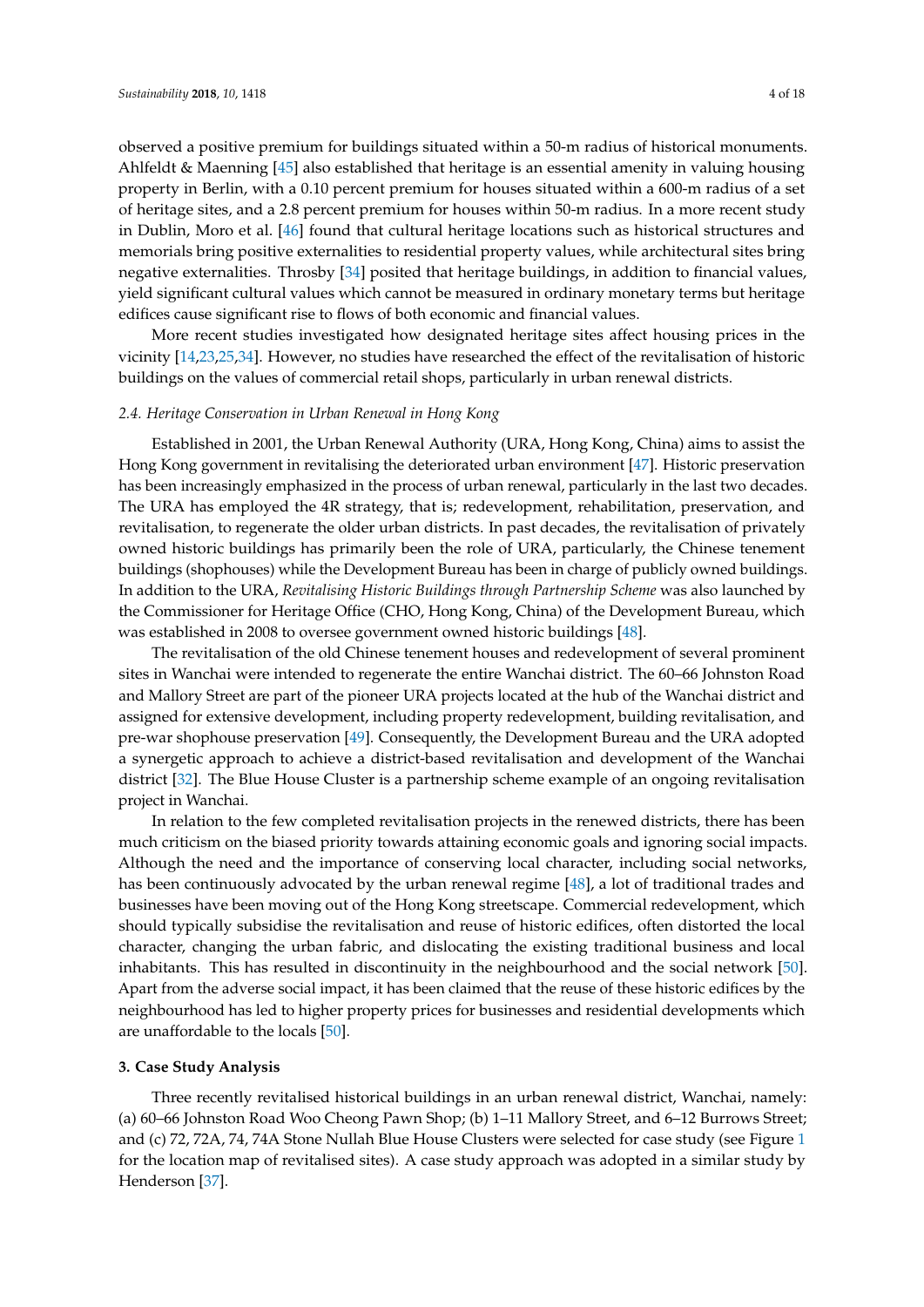<span id="page-4-0"></span>

**Figure 1.** Location map of the urban revitalisation in Wanchai. Source: modified from outline zoning **Figure 1.** Location map of the urban revitalisation in Wanchai. Source: modified from outline zoning plan, the Planning Department, HKSAR. plan, the Planning Department, HKSAR.

(a) 60–66 Johnston Road, Wo Cheong Pawnshop (a) 60–66 Johnston Road, Wo Cheong Pawnshop  $\mathcal{F}_{\mathcal{F}}$  Johnston Road redevelopment consists of the four Chinese tenement consists of the four Chinese tenement consists of the four Chinese tenement consists of the four Chinese tenement consists of the four Chine

60–66 Johnston Road redevelopment consists of the preservation of the four Chinese tenement buildings (shophouses) constructed during the pre-war years and the new residential high-rise development. The hundred years old Wo Cheong Pawn Shop was originally located at 66 Johnston Road, built in the Verandah Shophouse style.

.<br>The URA acquired the entire site in 2003. Partnering with a local property developer, a new the four tequired the chart but in 2000. Then then by which bout properly developer, middle-class residential tower adjacent to the tenement buildings was built. The preservation of the four tenement buildings then became the commercial component of the residential development. All the ground floor shops have been renovated for the retail selling of home and decoration goods and the first and second floors now accommodate a high-class British has been widely criticised. There has been strong debate about whether the project should be project should be  $\mathbb{R}^n$ 

The reuse of these tenement buildings as expensive restaurants for the middle-class and tourists  $\frac{1}{\sqrt{1 + \frac{1}{\sqrt{1 + \frac{1}{\sqrt{1 + \frac{1}{\sqrt{1 + \frac{1}{\sqrt{1 + \frac{1}{\sqrt{1 + \frac{1}{\sqrt{1 + \frac{1}{\sqrt{1 + \frac{1}{\sqrt{1 + \frac{1}{\sqrt{1 + \frac{1}{\sqrt{1 + \frac{1}{\sqrt{1 + \frac{1}{\sqrt{1 + \frac{1}{\sqrt{1 + \frac{1}{\sqrt{1 + \frac{1}{\sqrt{1 + \frac{1}{\sqrt{1 + \frac{1}{\sqrt{1 + \frac{1}{\sqrt{1 + \frac{1}{\sqrt{1 + \frac{1}{\sqrt{1 + \frac{1}{\sqrt{1 +$ gentrification as a result of this revitalisation project cannot be easily quantified and analysed. has been widely criticised. There has been strong debate about whether the project should be revitalised as a 'cultural and heritage project' or as an 'income-producing real estate project' [\[51\]](#page-16-6). Although there has been criticism of its effect on gentrification, the causes, effects, and extent of gentrification as a result of this revitalisation project cannot be easily quantified and analysed. Nevertheless, the revitalised Chinese tenement buildings have changed the streetscape and The Mallory Street and Burrows Street constant conservation project conservation project consists of  $1 \quad 1 \quad 1 \quad 0$ traditional shops in the vicinity. ambience of the area which has attracted new businesses, restaurants, and shops replacing some

(b) 1–11 Mallory Street and 6–12 Burrows Street, Wanchai

The Mallory Street and Burrows Street conservation project consists of 10 tenement houses built in the 1920s. They are special examples of the four-storey tenement buildings with cantilevered verandas. The Government has acquired and maintained 3–9 Mallory Street and 6–8 Burrows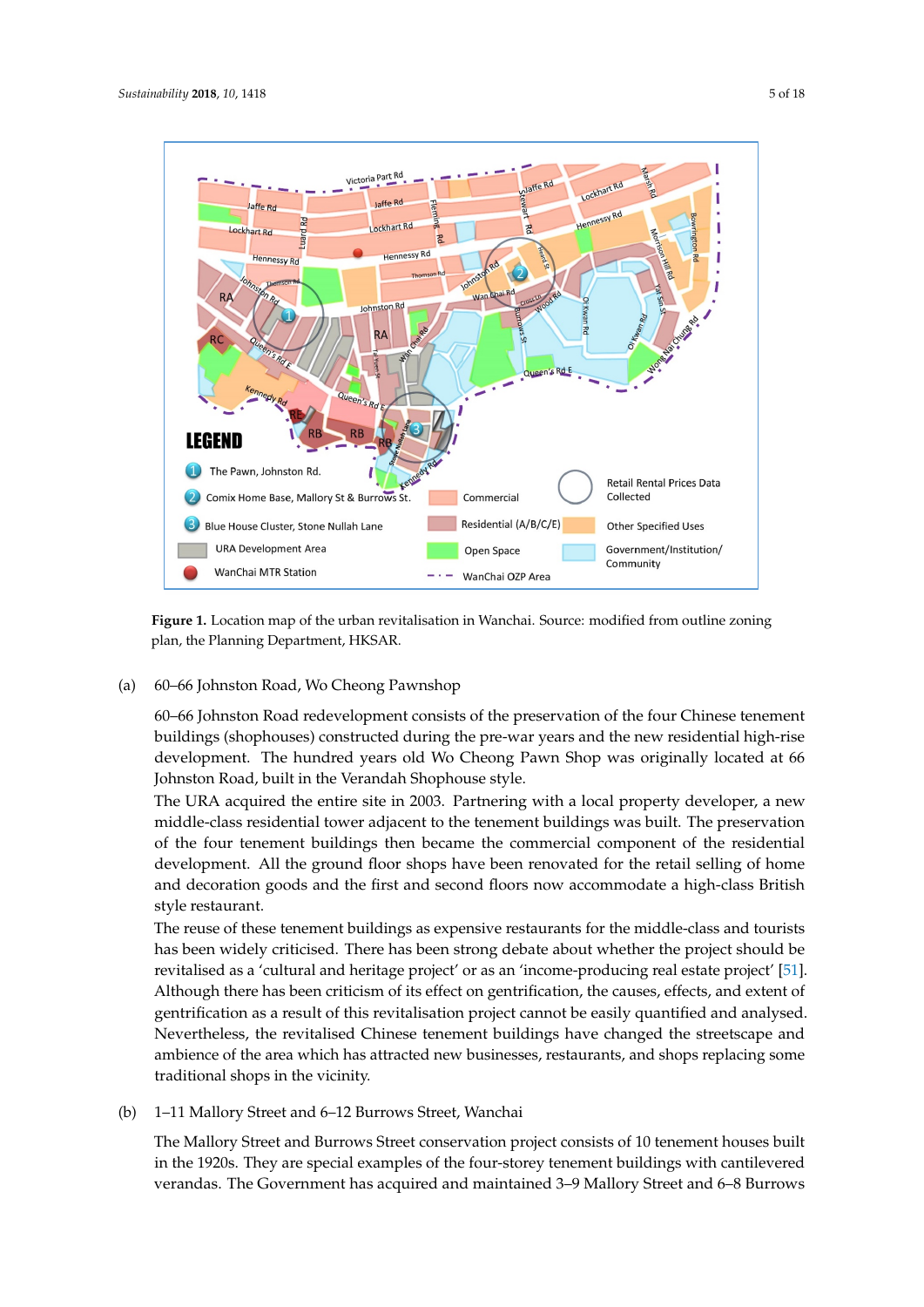Street, since the 1970s. The ground floors of the Mallory Street tenement buildings were used as homeless accommodations and a Chinese eatery for four decades. The Burrows Street tenement buildings were inhabited by a metal company, car repair shop, and a recycling shop.

The URA has spent HK\$200 million on preservation and revitalisation of the tenement buildings, of which \$70 million has been acquisition and rehousing costs [\[49\]](#page-16-4). The URA pays the operator, the Hong Kong Arts Centre, the entire cost (on a monthly basis) to manage and operate the facility, including the costs of management, operations, promotion and marketing, as well as property management expenses, including maintenance, security, and cleaning and repairs. After the revitalisation, the remaining four buildings in Burrows Street, which were in extremely poor condition, were demolished, and only the facades have been preserved. A 300  $m<sup>2</sup>$  public space was created for event organised by the residents and non-resident corporations. The ground floor shops of the six blocks facing the Mallory Street accommodate art-related retail stores. Some small-scale food and beverage facilities are located on the first floor, and work areas and event venues, and exhibitions are provided on the second and third floor areas. The URA claimed that this was a pioneer trial project aiming to promote cultural and creative industries while revitalising old districts. At the same time, it cannot be denied that the project has also become a catalyst for economic activities and interests in the neighbourhood.

(c) 72, 72A, 74, 74A Stone Nullah Lane, Blue House Clusters

The Blue House Clusters consist of a group of Chinese tenement buildings including the Blue House, Yellow House, and Orange House which were built in the 1920s, 1930s, and 1950s, respectively. The Blue House and Yellow House were designated as Grade 1 and Grade 3 historic buildings, whereas the single lot Orange House has no grading status. The Blue house provided shops on the ground floor, including a traditional Chinese bone shop. Residential units for the lower-class Chinese community were provided on the three upper floors.

This was a project of the Revitalising Historic Buildings Through Partnership Scheme which allows a non-profit-making organisation (NPO) to revitalise Government-owned historic buildings. Unlike the two revitalisation projects completed by the URA, a new approach was adopted for this project, which accentuates preservation of the historic buildings while retaining the original occupants. Although the project was intended to offer affordable housing for neighbouring tenants in the district, in fact, very few original tenants have stayed to live in the buildings. The NPO selected for future operator includes four NGOs. The proposal aims to revitalise the Blue House Cluster into a multi-functional services complex including interpretation/exhibiting areas, existing residential flats, shops, and restaurants to be operated by social enterprises, open space, and community hall, etc.

The project is supposed to preserve and strengthen the local community network in Wanchai and fortify the cultural connectivity for visitors. It is also expected that job opportunities, particularly for the local community, will be created. Since the announcement of the project in 2009, a number of new restaurants have opened at the ground floor of the surrounding residential buildings in the neighbourhood, some spaces are being used to accommodate car repair garages, metal-works, and printing shops. In addition, a new URA middle-class residential block has been located, in 2010, at the opposite side of Stone Nullah Lane.

In comparison, the three revitalised historic buildings projects have been completed in different times during the last decade and they have contributed to improvement of the physical conditions of the buildings, ambience of the streets, and the regeneration of the old Wanchai area. The three projects employ different development models involving different government bodies, institutions, and operators. The revitalisation of Wo Cheong Pawnshop has been seen as the most commercialised among the three cases, in which the private developer has emphasised residential property development and rental income from shops. After receiving widespread criticism of the revitalisation of the Pawnshop, the URA has attempted to adopt the arts and culture-led regeneration model in the revitalisation of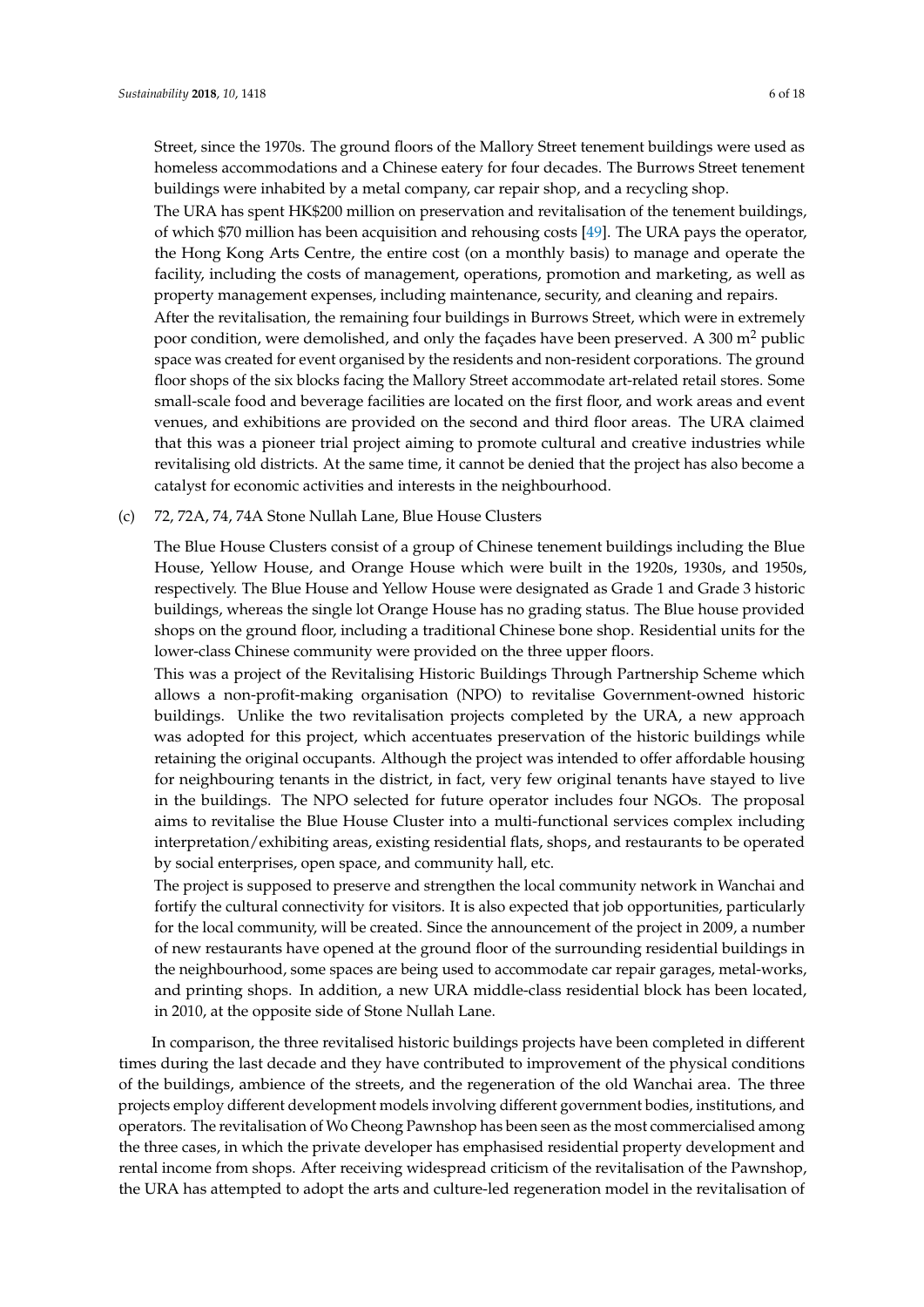Mallory Street tenement buildings and co-operate with the Arts Centre. In the ongoing Blue House Cluster project, the government initiates the public-private partnership scheme and invite public tendering from NPOs. The theme of social enterprises for the operator is expected to be the least commercialised among the three development models.<br>The least commercialised among the three development models.

The photographs and detailed information about these revitalised historic buildings projects are The photographs and detailed information about these revitalised historic buildings projects are shown in Figure [2](#page-6-0) and Table [1.](#page-7-0) shown in Figure 2 and Table 1.

<span id="page-6-0"></span>

Photo 1: Wo Cheong Pawnshop (source: URA website, 2017)



Photo 3: Green House (source: photo taken by the Authors in 2005)



Photo 5: Blue House Cluster (source: photo taken by the Authors in 2005)

Photo 2: The Pawn (source: photo taken by the Authors in 2015)



Photo 4: The Comix Home Base (source: photo taken by the Authors in 2015)

Not yet completed

**Figure 2.** Photos of the revitalisation projects before and after revitalisation. **Figure 2.** Photos of the revitalisation projects before and after revitalisation.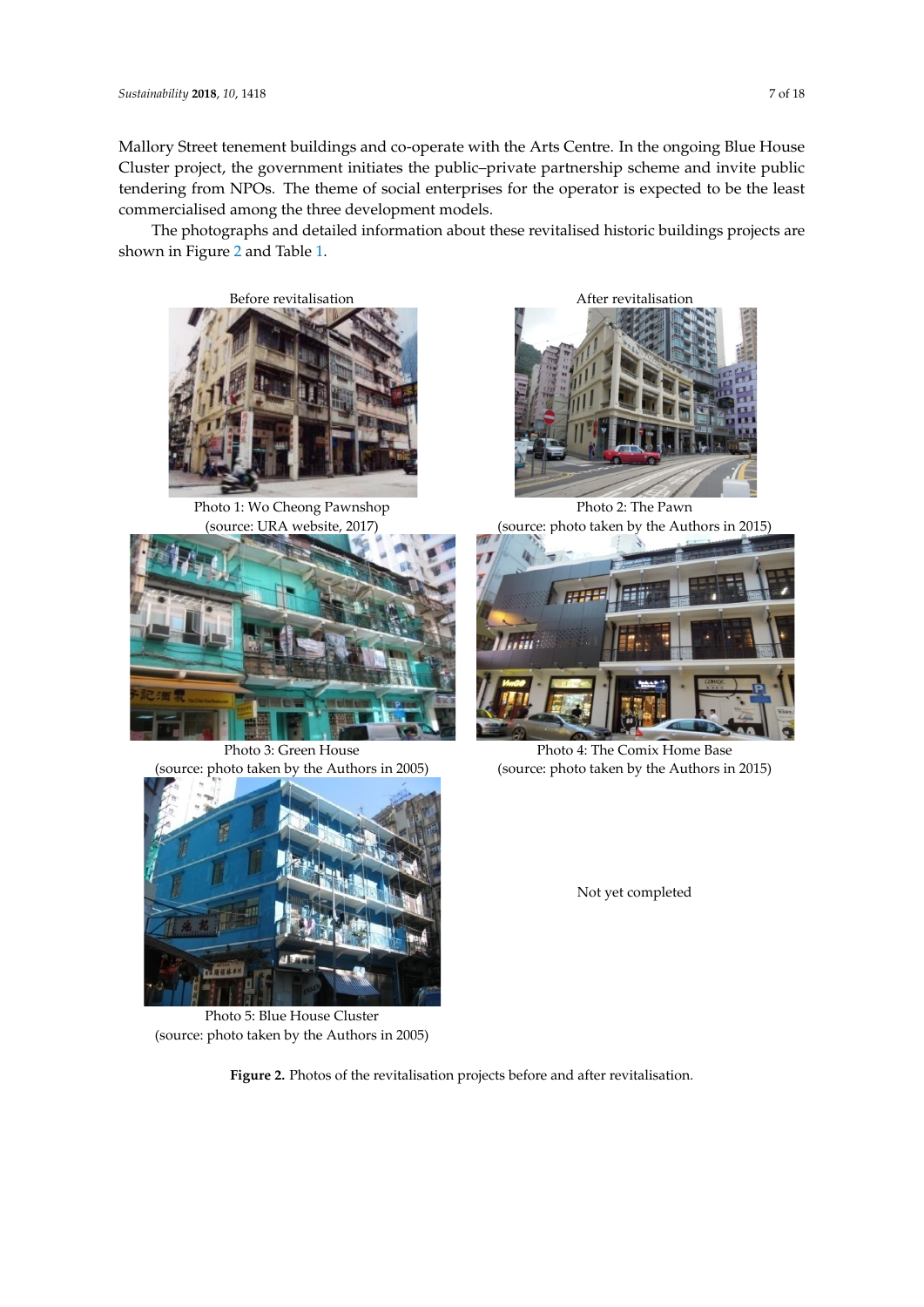<span id="page-7-0"></span>

| <b>Building</b><br>Characteristics                                          | <b>Wo Cheong Pawnshop</b>                                                                                        | <b>Green House</b>                                                                                         | <b>Blue House Cluster</b>                                                                                                                                  |
|-----------------------------------------------------------------------------|------------------------------------------------------------------------------------------------------------------|------------------------------------------------------------------------------------------------------------|------------------------------------------------------------------------------------------------------------------------------------------------------------|
| Address                                                                     | 60-66 Johnston Road,<br>Wanchai                                                                                  | 1-11 Mallory Street and<br>6-12 Burrows Street,<br>Wanchai                                                 | 72, 72A, 74, 74A Stone Nullah Lane,<br>Wanchai                                                                                                             |
| Completion Date for<br>reuse                                                | 2007                                                                                                             | 2013                                                                                                       | Not yet completed                                                                                                                                          |
| Year Built                                                                  | 1888-1900s                                                                                                       | Mid-1910s                                                                                                  | 1923-1925                                                                                                                                                  |
| Grading                                                                     | Grade 2 Historic Building                                                                                        | Grade 2 Historic<br>Building                                                                               | Blue House: Grade 1<br>Yellow House: Grade 3<br>Orange House: no grade                                                                                     |
| Total GFA $(m^2)$<br>(revitalised)                                          | 7640                                                                                                             | 2140                                                                                                       | 1689                                                                                                                                                       |
| Site area $(m^2)$                                                           | 1970                                                                                                             | 780                                                                                                        | 930                                                                                                                                                        |
| No. of buildings                                                            | 4 tenement houses                                                                                                | 10 tenement houses                                                                                         | 9 tenement houses                                                                                                                                          |
| No. of storey                                                               | 4                                                                                                                | 4                                                                                                          | 4                                                                                                                                                          |
| Ownership                                                                   | Property developer acquired<br>the 4 tenement houses<br>from URA                                                 | The Government owned<br>6 of these buildings                                                               | Government<br>(except two are privately owned as<br>in 2009)                                                                                               |
| Original Uses                                                               | Shops on the G/F and<br>residential on the<br>upper floor                                                        | Residential                                                                                                | Worshipping, medical, educational,<br>commercial on the G/F, residential<br>on the upper floor.                                                            |
| New use                                                                     | Restaurant and bar                                                                                               | Comix Home Base<br>(for comics exhibition)                                                                 | multi-social service centre, social<br>enterprises, existing resident<br>housing flats                                                                     |
| Project Developer(s)                                                        | URA and a property<br>developer                                                                                  | URA                                                                                                        | Development Bureau and<br>Non-profit-making organisations                                                                                                  |
| Operator                                                                    | The Pawn (restaurant)                                                                                            | The Hong Kong Arts<br>Centre                                                                               | <b>NGOs</b><br>(St. James' Settlement and three<br>others)                                                                                                 |
| Special features                                                            | Five tenement houses have<br>been preserved as part of the<br>commercial portion of a<br>URA residential project | The revitalised buildings<br>include a $300 \text{ m}^2$ of open<br>space for exhibition and<br>community. | Comprised of three groups of<br>tenement buildings with a vacant<br>piece of land in between. The<br>tenants have been offered a choice<br>to stay behind. |
| New residential<br>development in the<br>vicinity and year of<br>completion | URA residential block in the<br>adjoining land lot.<br>J Residence was completed<br>in 2008/2009                 | No new residential<br>development was<br>completed in the same<br>period in the same street.               | URA residential block in the lot<br>opposite the street.<br>Queen's Cube was completed in<br>2010.                                                         |

| Table 1. Summary of details of revitalisation projects. |  |  |  |
|---------------------------------------------------------|--|--|--|
|---------------------------------------------------------|--|--|--|

Source: Authors.

#### **4. Methodology**

#### *4.1. Hedonic Price Model*

Most of the early empirical studies used stated-preference methods and revealed preference methods to evaluate the effect of cultural and historical heritage sites on property value. Pearce et al. [\[52\]](#page-16-7) provides an extensive review of these early studies. Nevertheless, more recent studies have used hedonic pricing models (HPMs) extensively. Even though only a few studies so far have employed HPM to investigate external price effect of heritage preservation projects [\[46\]](#page-16-1) on retail and commercial properties, there is a considerable body of literature reporting on the use of HPM to investigate the effects of various structural, locational, and neighbourhood parameters on housing property value. For instance, the effects on neighbourhood of such as landfills [\[53,](#page-16-8)[54\]](#page-16-9), noise [\[55\]](#page-16-10), air pollution [\[56\]](#page-16-11), and underground storage tanks [\[57\]](#page-16-12). Investigations of the effects of attributes such as size and floor areas of housing units include Carroll et al. [\[58\]](#page-16-13); Mok et al. [\[59\]](#page-16-14).

The HPM possesses a special ability and strength to evaluate the inherent relationships between a commodity (here, the retail property) and its attributes [\[60\]](#page-16-15). Though property value is ascertained by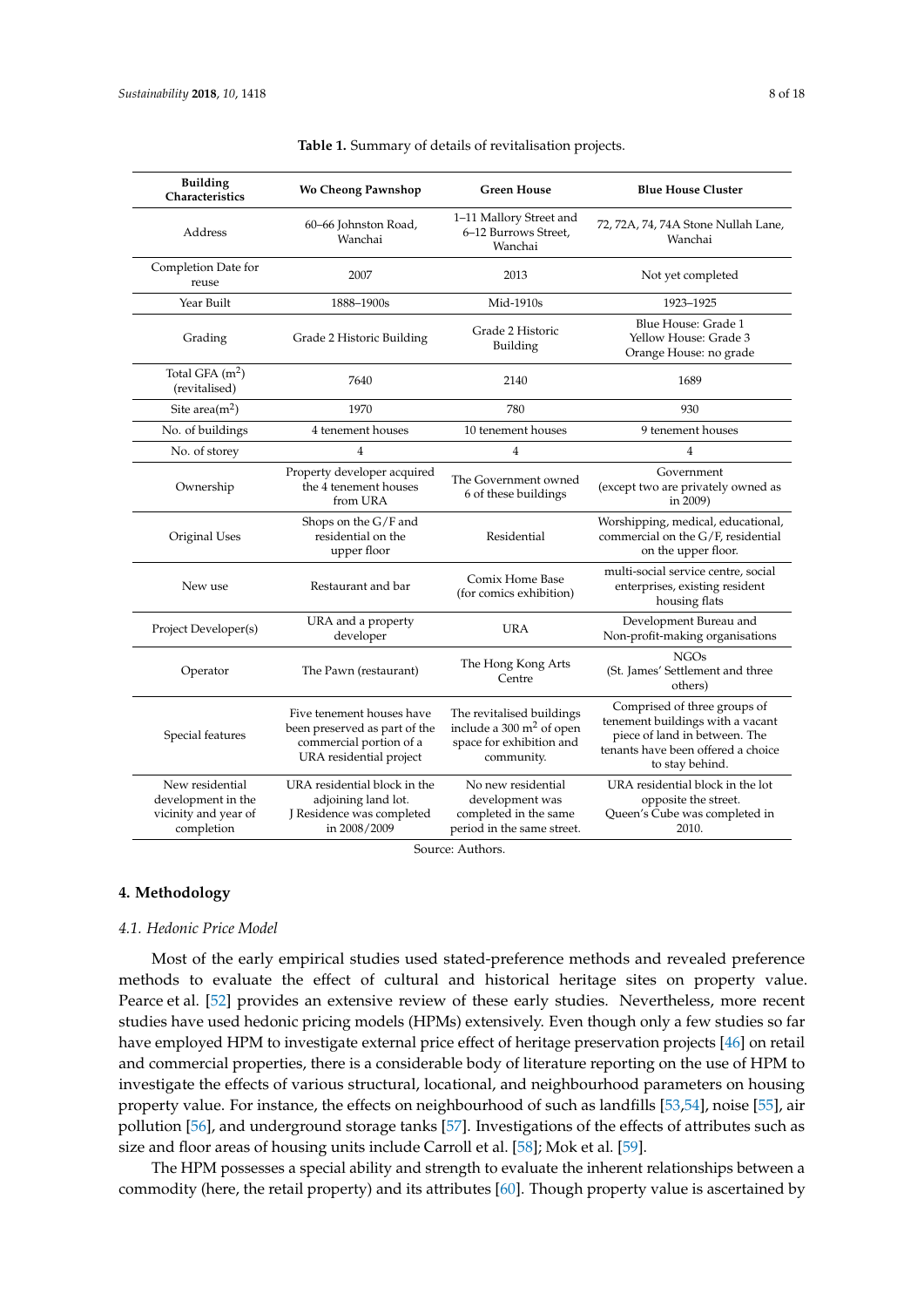these various features, the HPM is able to disaggregate the total value into the values of individual attributes [\[61\]](#page-16-16). This study, therefore, also employed a HPM to investigate if the preserved historical sites have brought significant positive value enhancements to retail shop property value in the vicinity.

To evaluate whether historical sites bring any positive price value to the surrounding ground floor retail shopping properties, the tenancy transaction records of ground floor retail shopping properties in the vicinity of three major revitalised historical building projects were used in the model. As sales and purchase agreements for retail shopping properties are limited in Hong Kong [\[62\]](#page-16-17), this study used rent values of retail properties to reflect market retail property values. In general, the market value of retail properties is measured in terms of rental value or sales price value [\[63](#page-16-18)[,64\]](#page-16-19). Although some past research used ratable value as an indicator for property value e.g., [\[63](#page-16-18)[,64\]](#page-16-19), it is argued that ratable value is not a good proxy as it may exclude important elements such as rates, management, and air-conditioning fees.

The value of a retail property generally is established by the combination of a variety of attributes (structural, locational, and neighbourhood). This study, however, carefully made use of a set of attributes/factors that are crucial in determining retail property values. The semi-log form HPM model was employed in the study. The real rental price value of retail properties as the dependent variable was regressed against an array of logged (variables, which have non-linear relationships) and unlogged variables (variables, which have linear relationships). Nominal rental price values were deflated using a price index obtained from the Rating and Valuation Department. This is necessary as property transactions take place at different time periods. The HPM model comprises 6 very important variables, which are categorised under structural, locational, and neighbourhood attributes.

The proposed HPM for the study:

$$
Ln(RP)_i = \Omega_0 + \Omega_1 Ln(GFA)_i + \Omega_2 Ln(AGE)_i + \Omega_3(PM)_i + \Omega_4 Ln(MTR)_i + \Omega_5 Ln(Dis\_Heritage)_i + \Omega_6 Ln(Dis\_NewHouDev)_i + \varepsilon i
$$

In the model, *Ln* (*RP*) represents the (logged) real rental price of G/F (ground floor) retail properties,  $\Omega_1$  . . .  $\Omega_6$  stand for various coefficients of attributes to be estimated;  $\Omega_0$  is the constant term and *ε<sup>i</sup>* the stochastic term. Table [2](#page-8-0) shows the details of all the variables, including expected signs.

<span id="page-8-0"></span>

| <b>Attributes</b> | Abbreviation      | Characteristics                                                                            | Definition                                                                                        | <b>Expected Sign</b><br>$(+/-)$ |
|-------------------|-------------------|--------------------------------------------------------------------------------------------|---------------------------------------------------------------------------------------------------|---------------------------------|
|                   | Ln(RP)            | Real rental price of<br>G/F retail shops                                                   | Transaction (leasing) rental price of<br>the G/F retail shops properties in<br>HK\$ (in log form) |                                 |
|                   | Ln(GFA)           | Gross floor area of<br>Floor area measured in sq. feet<br>(in log form)<br>the retail shop |                                                                                                   | $^{+}$                          |
| Structural        | Ln(AGE)           | Age of the property                                                                        | Age of the retail shop at the<br>transaction date (years in log form)                             |                                 |
|                   | <b>PM</b>         | Property<br>Management body                                                                | 1 if the shop has a property<br>management company in which<br>shop is located; 0 otherwise       | $^{+}$                          |
| Location          | Ln(MTR)           | Accessibility                                                                              | The minimum walking distance<br>(in minutes) from the nearest MTR<br>station to the shop          |                                 |
| Neighborhood      | Ln(Dis-Heritage)  | Distance to the<br>heritage site from<br>the retail shop                                   | The minimum walking distance<br>(in minutes) from the nearest<br>heritage site to the shop        |                                 |
|                   | Ln(Dis-NewHouDev) | Distance to the<br>heritage site from<br>the newly built<br>housing scheme                 | The minimum walking distance<br>(in minutes) from the nearest<br>heritage site to the shop        |                                 |

**Table 2.** Summary of variable description of the hedonic price model (HPM).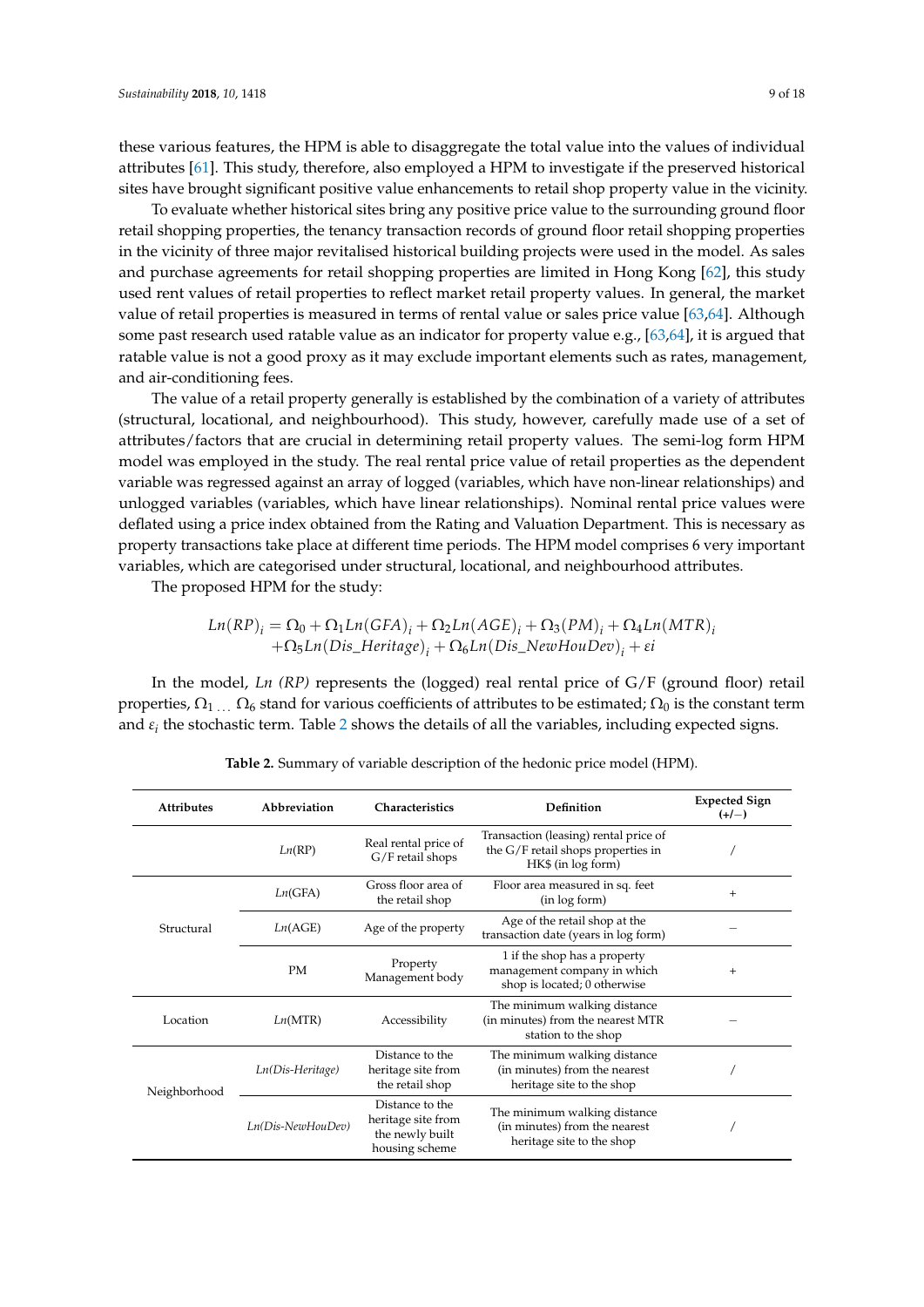In addition to the main focused variable, Heritage, in the study, four more important property variables are incorporated in the model in order to avoid misspecification errors. The first variable, GFA, which refers to the saleable floor area of the transacted unit, expected to be positively related with rent. As a larger space facilitates effective business operation and enhances face-to-face interactions with clients, tenants are willing to pay more for a larger unit [\[65\]](#page-16-20). This is obviously a straightforward positive relationship between property value and the size of the unit. The second variable, AGE, represents the age of the property, and is expected to be negatively related to the office rent [\[66,](#page-16-21)[67\]](#page-16-22). As modern businesses require advanced IT facilities, and old structures are not capable of embracing these modern facilities, it is expected that the value of a unit its age to be negatively correlated. Another physical attribute is existence of property management (PM) in a building, which is also expected to have a positive relationship with the property value. The value of a retail unit can also be greatly influenced by spatial/locational relationships/attributes such as accessibility to MTR. It is hypothesised that as the distance between the retail unit and the MTR station increases, the property value decreases.

#### *4.2. The Study Area and Data Collection*

For the study, three revitalised historical building projects, as described in Table [1,](#page-7-0) were selected in Wanchai, an urban renewal district in Hong Kong. Wanchai district was chosen as one of the pristine developed areas in Hong Kong along the Victoria Harbour. Throughout the years, it has evolved from a fishing village to a modern district with exhibitions, businesses, cultural and sports activities, entertainment, and shopping. It is unique for its harmonious blend of old traditions, heritage buildings and new developments. It is also one of the districts in which the Urban Renewal Authority aims to revitalise the old town "as a new precinct of quality residential, leisure, shopping, and commercial activities while preserving its local and historic character" failing to reflect]. Details about these three historical sites, including their development models, and past and present uses were discussed above.

The retail property transaction data for the ground-floor retail properties located within a 350-m radius of the heritage sites were garnered from the Economic Property Research Centre (EPRC, Hong Kong, China) data base. A total of 2961 tenancy agreement transaction records between 2005 and 2015 were obtained from EPRC data bank for analysis. This period was selected specifically in order to capture the transactions of both pre and post periods of revitalisation of historical sites.

## *4.3. Statistical Interpretations in the Model*

A set of simple statistical tools was used to interpret the results of the hedonic regression model in the study. Among them, the most standard and commonly used tools are adjusted *R* 2 , simple *t*-test, and *F*-test. Adjusted *R*<sup>2</sup> reflects the explanatory power of the model; a higher adjusted *R*<sup>2</sup> (value ranges from 0 to 1) means a better model as used in a similar study [\[62\]](#page-16-17). On the other hand, a simple *t*-test was used to test the significance of all independent variables. This is achieved by relating the empirical *t*-value with the critical *t*-value. The null-hypothesis of a particular variable selected is rejected when the absolute *t*-statistic value for that particular parameter (empirical *t*-value) is greater than the theoretical *t*-value, implying that the chosen variable is significant in the model. That means there is a significant influence of this variable upon the dependent variable in the model. On the other hand, the *F*-statistic reflects the overall significance of the model. The overall model is statistically significant when the empirical *F*-value is larger than the critical value. Alternatively, the *t*-test and the *F*-test can be performed using the *p*-value. In principle, if a variable is found to be with a *p*-value less than 0.05, that variable is said to be at the 5 percent significance level, rejecting the null hypothesis.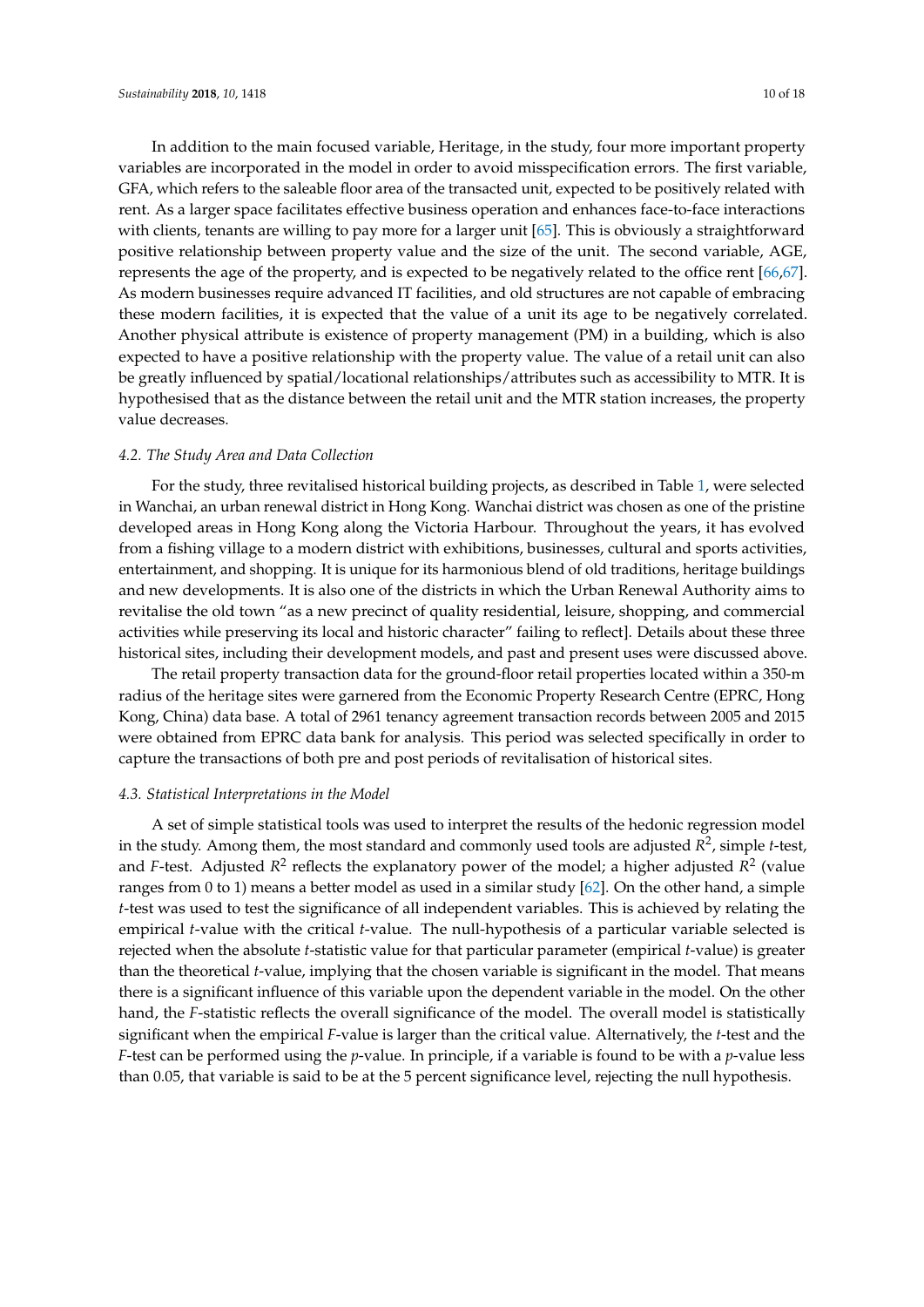## **5. Analysis of Empirical Results and Discussion**

Prior to discussion of the empirical results of the HPM, it is habitual to report the descriptive statistics applying to the data set used in the analysis for a better understanding of the data in the model. Hence, descriptive statistics of the data chosen for the model are summarised in Table [3.](#page-10-0) The estimated results of the HPM along with the goodness-of-fit measures are reported in Table [4.](#page-10-1) All the estimated property attributes were found to be statistically significant and all the variables carry the theoretically expected signs (except *Ln(Dis-NewHouDev*). Results reveal that the adjusted value of *R* 2 (0.811), which is the explanatory power of the model, is very high. This suggests that 81 percent of the total variation on ground-floor retail shop rental prices is explained by the selected attributes. The *F*-value of 293 adequately reflects the overall significance of the model. This suggests that the chosen explanatory variables are jointly statistically significant in explaining the variations of retail shop rental prices.

<span id="page-10-0"></span>

| Variable          | Mean    | <b>STD</b> | Min      | Max   |
|-------------------|---------|------------|----------|-------|
| LnRP              | 11.8400 | 0.8774     | 7.32     | 14.81 |
| LnGFA             | 6.7689  | 0.8677     | 3.33     | 11.47 |
| LnAGE             | 3.6781  | 0.3447     | 1.39     | 4.19  |
| PM                | 0.8027  | 0.3981     | $\Omega$ |       |
| LnMTR             | 1.7142  | 0.4351     | $\Omega$ | 2.48  |
| Ln(Dis-Heritage)  | 5.6137  | 0.8730     | 2.56     | 6.98  |
| Ln(Dis_NewHouDev) | 6.1377  | 0.9521     | 3.04     | 7.25  |

**Table 3.** Descriptive statistics.

| <b>Table 4.</b> Results of the Hedonic Price Model (HPM). |  |
|-----------------------------------------------------------|--|
|-----------------------------------------------------------|--|

<span id="page-10-1"></span>

| Variable<br>Coefficient |                    | t-Statistic | Sig.  |
|-------------------------|--------------------|-------------|-------|
| Constant                | 6.039(0.225)       | $*$ 26.861  | 0.000 |
| LnGFA                   | $0.145 * (0.015)$  | ** 9.375    | 0.000 |
| <i>LnAGE</i>            | $-0.269 * (0.037)$ | $* -7.198$  | 0.015 |
| PM                      | $0.224 * (0.045)$  | ** 4.918    | 0.000 |
| <i>LnMTR</i>            | $-0.368*(0.039)$   | ** $-9.538$ | 0.000 |
| Ln(Dis-Heritage)        | $-0.152*(0.039)$   | $** -3.925$ | 0.000 |
| $Ln(Dis\ NewHouDev)$    | $-0.113 * (0.038)$ | $** -2.958$ | 0.003 |
| Adj. $R^2$              | 0.811              |             |       |
| <i>F</i> -value         | 293.1              |             |       |
| N                       | 2961               |             |       |

\*, \*\* indicates significant at 1 percent and 10 percent level respectively. Note: White's [\[68\]](#page-16-23) error correction technique was used to correct the error structure of the model. Robust standard errors are in parentheses.

The most important variable in the model, *Ln(Dis-Heritage*) was found to be statistically highly significant at 1 the percent level, and carries the expected negative sign. The negative coefficient of −0.152 of *Ln(Dis-Heritage*) with *t*-statistic of −3.925 (*p*-value 0.000) means that as the distance between the heritage sites and the retail property increases by 1 percent, retail shop property rental prices decrease by 100[exp(−0.152)−1]} percent = 15.2 percent. This suggests that there is a positive rental price premium for the retail shop properties situated within a 350 m radius of heritage sites. This means retail shop tenants are ready to pay 15 percent more on G/F shop properties that are adjacent to those preserved historical sites. One may argue that this rise in rental price is due to the citywide growth in rent. However, the past three years (2014, 2015, and 2016) recorded a negative rental (and capital value of retail shops) growth for retail shops in the city [\[69\]](#page-16-24) because of a sharp drop of tourist arrival over the past 2 years. Therefore, this clearly indicates that revitalisation of heritage sites has brought significant value enhancements (rise in rental price) to the nearby retail properties.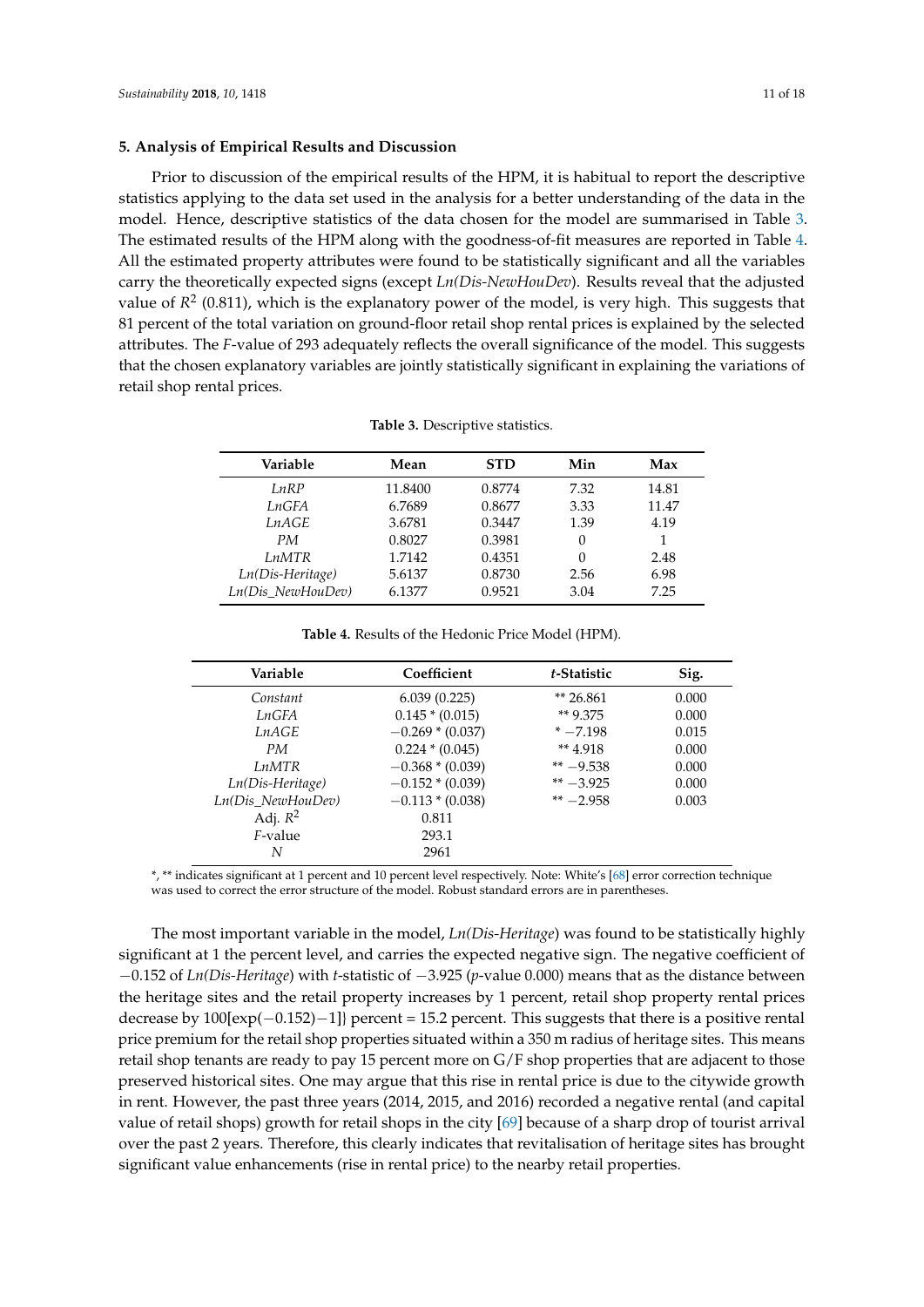The value enhancement of retail properties near these sites may be due to several possible reasons. The urban renewal programme carried out in this district has brought meaningful positive spillover effects to the neighbourhood. Revitalisation is vital to the urban regeneration process of old districts and a means of prosperous transformation of the city. In particular, in the process of revitalisation, historical sites in the district studied were well protected. These preserved and historically important sites have brought a range of spillovers and positive externalities, attracting many tourists/visitors to the area. This subsequently has had an impact on business growth and value enhancement of the retail properties in the area.

The variable *Ln(Dis-NewHouDev)*, which refers to the distance between retail shop property units and the newly built luxury residential schemes in the revitalised area in Wanchai, is significant at the 1 percent level, and carries the negative sign. The negative coefficient suggests that as the distance between the heritage sites and these luxury residential schemes increases by 1 percent, retail rental property prices decreases by  $100[\exp(-0.113) - 1]$ } percent = 11.3 percent. The magnitude of the impact of residential schemes on retail property values is a little less than that of the revitalised heritage sites (i.e., 11.3 percent to 15.3 percent). The important point here is that the revitalisation projects have attracted these new residential redevelopment projects to Wanchai. The location of these new residential (re)developments are very close to the revitalised historic buildings in this urban renewal district. Thus, we can say that revitalised historical buildings in this area in Wanchai have not only influenced retail shop property values, but have also attracted residential schemes, influencing the use of the land nearby. In fact, the URA redevelopment is right next to the historic building, e.g., Wo Chun Pawnshop at Johnston Road. The Queens cube, another luxury residential tower, is just opposite the Blue House. There are also some new residential blocks right next to a row of revitalised shophouses in Queens Road East.

Given the standard property variables as depicted in the model, empirical results reveal that real transaction retail shop property prices (LnR*P*) are positively related to the higher floor area (Ln*GFA*), and the existence of a property management company (PM), whist negatively correlated with the building age (*AGE*), and access to transportation (MTR). Actually, this finding is very much in line with previous research findings in Hong Kong's residential market [\[70,](#page-17-0)[71\]](#page-17-1). Their studies found out that these property attributes play an important role in explaining variations in property prices of high-rise residential buildings in Hong Kong. Thus, the significance of these important property attributes (along with the balcony variable) in the model not only suggests that the model performs very well, but also it has avoided any miss-specification error.

The positive coefficient (0.145) of GFA indicates a positive relationship between the saleable area and the property value. Shop units with relatively bigger areas are certainly more expensive compared to small units. This is consistent with some previous findings with respect to the commercial property market [\[62\]](#page-16-17), and in relation to the residential property market e.g., [\[18](#page-15-24)[,59](#page-16-14)[,72–](#page-17-2)[74\]](#page-17-3). The negative coefficient (−0.269) of *AGE* indicates that as the physical structure of the building becomes older, the value of the property decreases significantly. The size of the coefficient is consistent with previous research findings. Previous research (in the housing literature) show that the age coefficient in hedonic price models falls typically in the range of 0.002–0.01 [\[18](#page-15-24)[,75\]](#page-17-4). Aged buildings normally require higher repair and maintenance cost as defects are commonly found in them, and hence demand for these properties is not so great, hence the lower price. This finding is consistent with previous ones in the housing literature [\[18](#page-15-24)[,73](#page-17-5)[,76\]](#page-17-6). Having a retail shop unit in a building with a property management body certainly adds value to the shop property unit. This is manifested in the positive coefficient (0.224) of PM in the model.

As for the accessibility variable, MTR, results clearly show a negative relationship. In general, as accessibility and pedestrian flow go hand in hand, accessibility is considered as one of the most essential factors for the retail property market. Retail shops with greater accessibility to transportation therefore are positively correlated with rental property prices. The variable employed to capture the accessibility, MTR, clearly support this hypothesis. The coefficient of −0.368 of MTR implies that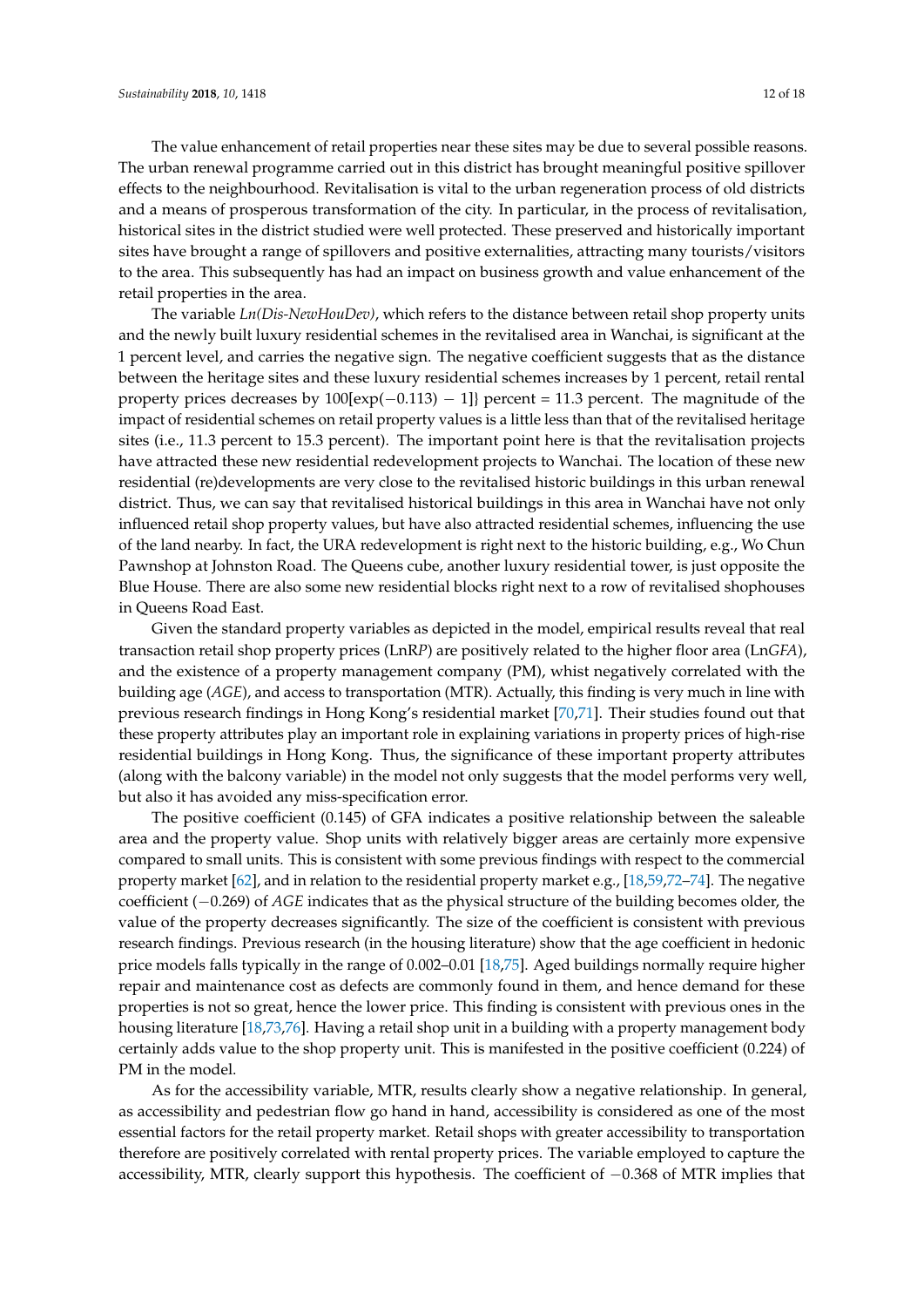as the distance between the retail shop and the nearest MTR station decreases by 1 min, the rental prices of shops increase by {100[exp(−0.368) − 1]} percent = 37 percent. In other words, retail tenants are happy to pay a premium of 37 percent for a shop with greater accessibility. Undoubtedly, retail shop units situated near MTR stations offer greater accessibility and a higher level of convenience for shoppers, and hence attract more pedestrian flows which accords with the previous findings of Wadu and Chun [\[62\]](#page-16-17).

## *Effects of Revitalisation: Comparison between Revitalised Projects*

In addition, three more hedonic models were tested for each revitalised historical site in order to further establish the effect of revitalisation on the nearby ground floor shopping property values. This helped us to examine if the three revitalised projects have different effects on nearby property values. The results are reported in Table [5.](#page-12-0)

<span id="page-12-0"></span>

| Variable          | <b>Wo Cheong</b><br>(Pawnshop) | t-Value  | <b>Mellory Street</b><br>(Green House) | t-Value  | <b>Blue House</b><br>Cluster | t-Value  |
|-------------------|--------------------------------|----------|----------------------------------------|----------|------------------------------|----------|
| Constant          | 7.313                          | 18.511   | 6.527                                  | 13.801   | 7.923                        | 19.684   |
| LnGFA             | 0.587<br>$*(0.033)$            | 17.707   | $0.549*$<br>(0.036)                    | 15.025   | $0.572*$<br>(0.034)          | 17.060   |
| LnAGE             | $-0.002$<br>(0.077)            | $-0.021$ | 0.093<br>(0.081)                       | 1.151    | $-0.081$<br>(0.075)          | $-1.089$ |
| PM                | 0.005<br>(0.067)               | 0.151    | 0.055<br>(0.071)                       | 0.779    | $-0.001$<br>(0.067)          | $-0.014$ |
| <i>LnMTR</i>      | $-0.441*$<br>(0.087)           | 0.582    | $-0.666*$<br>(0.087)                   | $-7.656$ | $-0.398*$<br>(0.089)         | $-4.490$ |
| Ln(Dis-Heritage)  | $-0.109*$<br>(0.05)            | $-2.184$ | $-0.106*$<br>(0.043)                   | $-2.464$ | $-0.133*$<br>(0.044)         | $-3.021$ |
| Ln(Dis NewHouDev) | 0.027<br>(0.047)               | 0.057    | $0.285*$<br>(0.026)                    | 10.910   | $-0.005$<br>(0.055)          | $-0.091$ |
| Adj. $R^2$        | 0.515                          |          | 0.473                                  |          | 0.459                        |          |
| $F$ -value        | 61.96                          |          | 86.72                                  |          | 54.07                        |          |
| N                 | 789                            |          | 1310                                   |          | 862                          |          |

**Table 5.** Comparison of HPM Results: Different Revitalisation Projects.

\* indicates significant at 1 percent level percent. Note: White's [\[69\]](#page-16-24) error correction technique was used to correct the error structure of the model. Robust standard errors are in parentheses.

Results reveal that the most important variable, *Ln(Dis-Heritage*), was found to be statistically highly significant at the 1 percent level in all the three models, and also carries the expected negative sign. This means even a single revitalised project would bring value enhancements to the nearby ground floor shopping properties. However, the magnitude of coefficients for all the three models are relatively small compared to the cumulative model, which comprises all the three projects (cumulative effect). This suggests that the effects of one single revitalised project or a single building conservation is less apparent compared to the effects of an area-based revitalisation.

## **6. Conclusions and Recommendations**

The main aim of this study was to identify and evaluate spillover effects, accruing to retail properties, of the revitalisation of historical sites in an urban renewal district in Hong Kong. The study used a hedonic price model (HPM) based on a set of property price data of retail shops where a number of revitalisation projects have been completed. The results of the HPM analysis are supplemented by a descriptive analysis in the form of three case studies.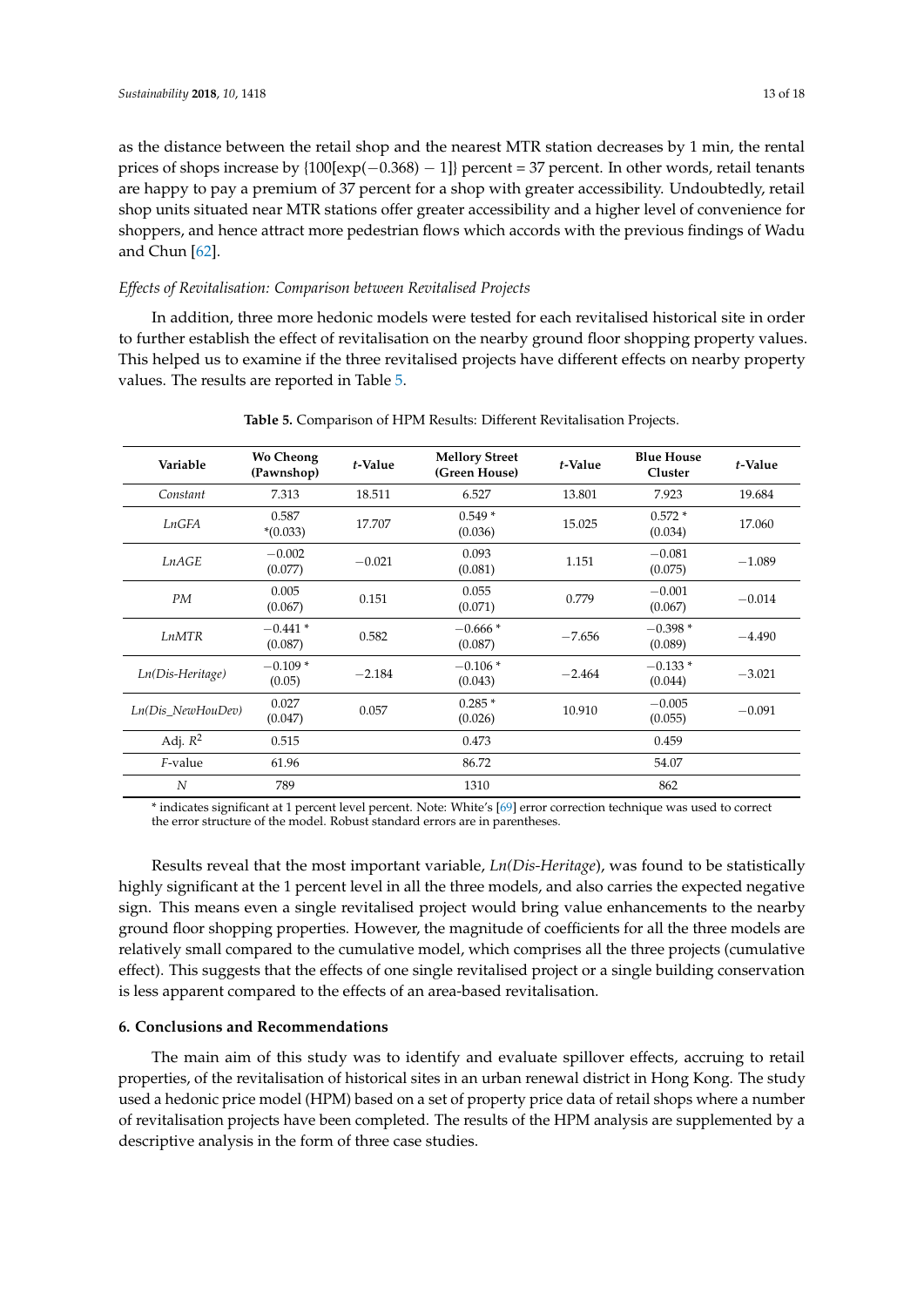The HPM results suggest that investment in revitalisation projects has brought significant positive externalities, in the form of value enhancements, to the neighbourhood ground floor retail properties. The results of this model, therefore, do support the hypothesis that revitalisation of historical sites bring benefits for neighbouring property owners and local governments via improvement of neighbourhood property values. This is congruent with the findings of past studies in respect to the effects of revitalised historical sites on residential properties [\[11](#page-14-8)[,17](#page-15-25)[–20\]](#page-15-0). The results are also in line with Graham's [\[10\]](#page-14-7) findings, where he argues that the economic commodification is a major reason for the existence of a heritage resource. The results further support the arguments used to champion urban revitalisation initiatives.

Moreover, the HPM results suggest that revitalisation projects also attract new residential redevelopment projects to a neighbourhood. As soon as revitalisation projects have been completed and/or are ongoing, the private property developers have started to invest in new luxury residential (re)developments, which are very close to the revitalised historic buildings in this urban renewal district. Thus, revitalised historical buildings in this area in Wanchai, have not only enhanced retail shop property values, but also attracted residential schemes, influencing the use of the land nearby. While the model results reveal that the revitalised historical projects have a more significant impact on the rise of retail property prices than the newly developed residential projects in the neighbourhood, the land use implication of the revitalisation of historic buildings, to a particular extent, is a determining factor influencing the future location of middle-class residential redevelopment in the area. This, in turn, sheds light on the idea that the economic commodification of a heritage site is one of the fundamental reasons for its existence. An in-depth analysis further suggests that a single revitalised historic project brings relatively a smaller effect on the neighbourhood.

The three case studies of the revitalisation of historic buildings projects revealed the adoption of different development models ranging from (i) collaboration between the URA and private developer; (ii) collaboration between the URA and the operator; the URA responsible for the property management, while the operator is responsible for organising arts and cultural events; and (iii) a public–private partnership scheme implemented by the Development Bureau of the Government. In addition, the new use of these revitalisation projects also varies, ranging from primarily commercial to culture and a creative industry, and to community amenity and social enterprises. However, though the three projects are driven by different development models, these revitalisation projects exert similar effects on the retail property prices in the vicinity. In fact, these cases portray that once an area is associated with 'heritage' and 'nostalgia', it is likely to experience transformation into a middle-class zone for entertainment and consumerism [\[10\]](#page-14-7), and the extent of commercialisation in new use has not been the sole factor of value enhancements to the surrounding properties. Interestingly, the study also shows that individual revitalisation project has bought less significant impact on the nearby rental values, instead, it is only when the three projects are analysed together that the model shows these heritage buildings have bought significant positive externalities. This reveals that the economic impact of an area based on revitalisation is more evident than a single building conservation approach. Correspondingly, the social impact of an area-based revitalisation on the local neighbourhood is more observable, thus, the government has increasingly advocated the area or district-based conservation rather than a single heritage site approach.

This study contributes new thought to the existing knowledge about the ability of revitalised historical building projects to bring value enhancements to commercial retail properties in urban renewal areas or districts. It also corroborates and qualifies what is already documented in the literature concerning the impact of revitalised/redeveloped projects on residential real estate markets. The study offers further evidence that location significantly matters in real estate markets. Locations in areas permitted to mixed-land uses, or places in the vicinity of different and relevant public or private revitalisation and redevelopment give rise to positive agglomeration economies. The land use implication of the revitalisation of historic buildings, to a reasonable extent, is an influencing factor affecting the future location of middle-class residential redevelopments as well ground floor retail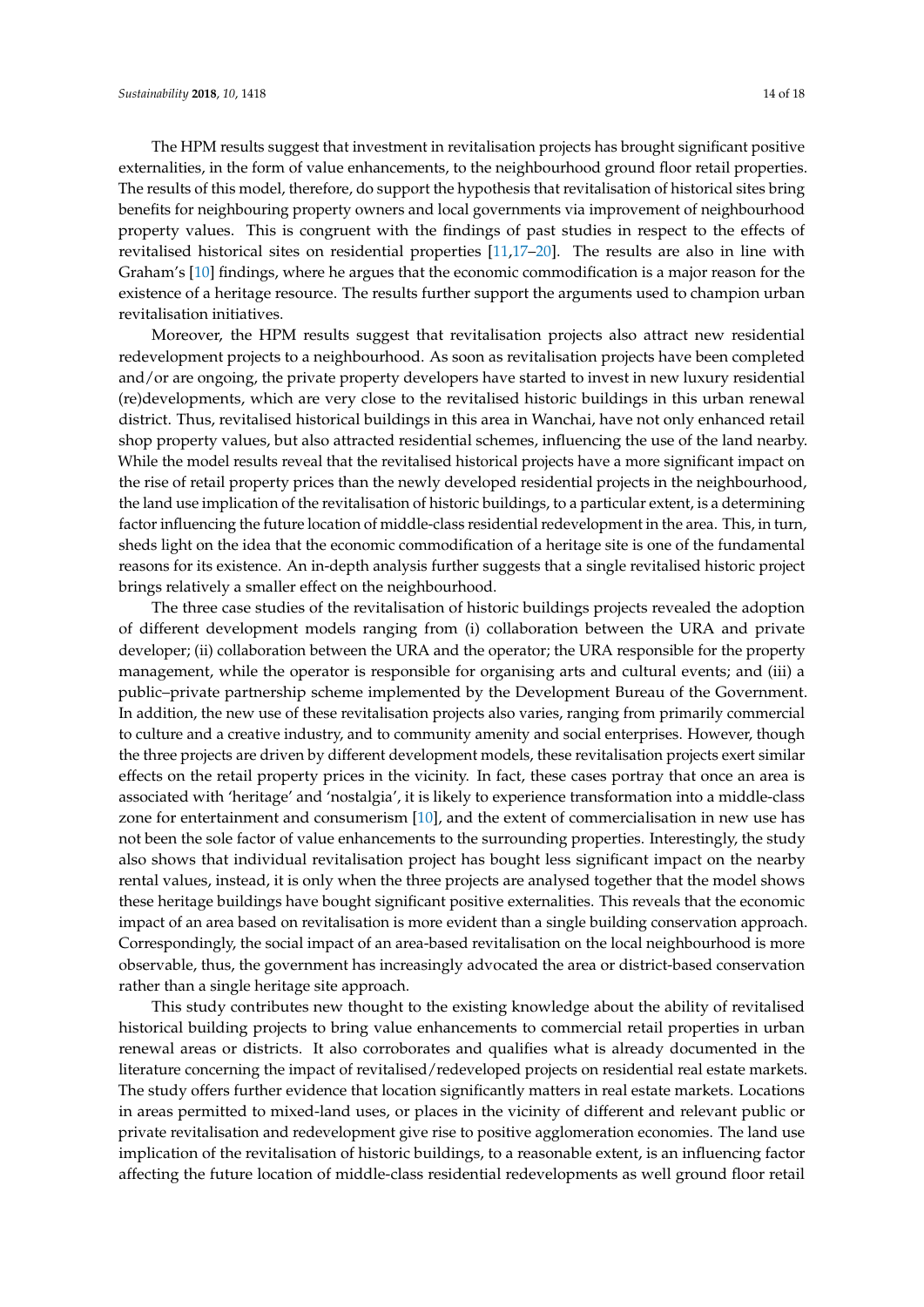shopping properties in the area. It is thus essential to understand the development externalities that these revitalised projects bring to neighbourhoods, so that local government can accordingly determine the best mechanisms to foster revitalisation and urban growth.

In this study, the positive externalities, in the form of value enhancements, are clearly documented, however, the social impact of revitalisation of historic buildings on the neighbourhood cannot be neglected. The increase of property values of the local area is contentious in regard to the debate on gentrification. Some argue that gentrification could be purposely adopted to upgrade the physical conditions of an old area and attract affluent residents and tourists to the area. Others also argue that gentrification is only an issue if the redevelopment and revitalisation make the transformation process happen too quickly. It is not the purpose of this study to make any conclusive statement on whether revitalisation of historic buildings brings gentrification or not, but instead highlights the importance of considering different social and economic impacts on the renewed district as a whole.

**Author Contributions:** W.M.J. and E.H.K.Y. conceived the theoretical framework of the relationship between revitalisation of historic sites and the retail shops value. They both together selected the study urban renewal district and the case studies. W.M.J. contributed to the development of Hedonic Model and the analysis of the results of the model, and also did contribute to the literature review on how the property development is impacted from revitalisation. E.H.K.Y. contributed the three case studies of the revitalisation of historic sites by providing the qualitative analysis of their impacts on the community. Yung wrote the literature review on heritage conservation, the background information of the three cases and the discussion focusing on the case studies.

**Acknowledgments:** The corresponding author gratefully acknowledges the funding support given by the research grant of the Hong Kong Polytechnic University (grant code: 4-ZZGC). This project is also partly supported by the second author's research grant of the Hong Kong Polytechnic University (grant code: 1-ZE54).

**Conflicts of Interest:** The authors declare no conflict of interest.

#### **References**

- <span id="page-14-0"></span>1. Steel, R.; Slayton, W.L. *Urban Renewal/a Retrospect of Addresses and Discussions at the Chartered Surveyors Annual Conference 1965 with Supplementary Information on Urban Renewal Procedures in the United States of America*; Royal Institution of Chartered Surveyors: London, UK, 1965.
- <span id="page-14-1"></span>2. Larkham, P.J. *Conservation and the City*; Routledge: London, UK, 1996; pp. 73–89.
- <span id="page-14-11"></span>3. Delafons, J. *Politics and Preservation: A Policy History of the Built Heritage 1882–1996*; Spon Press: London, UK, 1997.
- <span id="page-14-2"></span>4. Pendlebury, J. Conservation and regeneration: Complementary or conflicting processes? The case of Grainger town, Newcastle upon Tyne. *Plan. Pract. Res.* **2002**, *17*, 145–158. [\[CrossRef\]](http://dx.doi.org/10.1080/02697450220145913)
- <span id="page-14-3"></span>5. Yeoh, B.; Huang, S. The conservation-redevelopment dilemma in Singapore the case of the Kampong Glam historic district. *Cities* **1996**, *13*, 411–422. [\[CrossRef\]](http://dx.doi.org/10.1016/0264-2751(96)00028-5)
- 6. Ng, M.K. Tales from two Chinese cities: The dragon's awakening to conservation in face of growth? *Plan. Theory Pract.* **2009**, *10*, 267–297. [\[CrossRef\]](http://dx.doi.org/10.1080/14649350902884854)
- <span id="page-14-4"></span>7. English Heritage. *Regeneration and the Historic Environment Heritage as a Catalyst for Better Social and Economic Regeneration*; English Heritage: London, UK, 2005.
- <span id="page-14-5"></span>8. Smith, N. *New Urban Frontier: Gentrification and the Revanchist City*; Routledge: London, UK, 1996.
- <span id="page-14-6"></span>9. Lees, L.; Slater, T.; Wyly, E. *Gentrification*; Routledge/Taylor and Francis Group: New York, NY, USA, 2008.
- <span id="page-14-7"></span>10. Graham, B. Heritage as knowledge: Capital or culture? *Urban Stud.* **2002**, *39*, 1003–1017. [\[CrossRef\]](http://dx.doi.org/10.1080/00420980220128426)
- <span id="page-14-8"></span>11. Mason, R. *Economics and Historic Preservation: A Guide and Review of the Literature*; Brookings Institution, Metropolitan Policy Program: Washington, DC, USA, 2005.
- <span id="page-14-9"></span>12. Asabere, P.K.; Huffman, F.E. Historic districts and land values. *J. Real Estate Res.* **1991**, *6*, 1–7.
- <span id="page-14-13"></span><span id="page-14-10"></span>13. Asabere, P.K.; Huffman, F.E. Historic designation and residential market values. *Apprais. J.* **1994**, *62*, 396–401.
- 14. Coulson, N.E.; Leichenko, R.M. The internal and external impact of historical designation on property values. *J. Real Estate Financ. Econ.* **2001**, *23*, 113–124. [\[CrossRef\]](http://dx.doi.org/10.1023/A:1011120908836)
- <span id="page-14-12"></span>15. Coulson, N.; Leichenko, M. Historic preservation and neighbourhood change. *Urban Stud.* **2004**, *41*, 1587–1600. [\[CrossRef\]](http://dx.doi.org/10.1080/0042098042000227028)
- 16. Leichenko, R.M.; Coulson, N.E.; Listokin, D. Historic preservation and residential property values: An analysis of Texas Cities. *Urban Stud.* **2001**, *38*, 1973–1987. [\[CrossRef\]](http://dx.doi.org/10.1080/00420980120080880)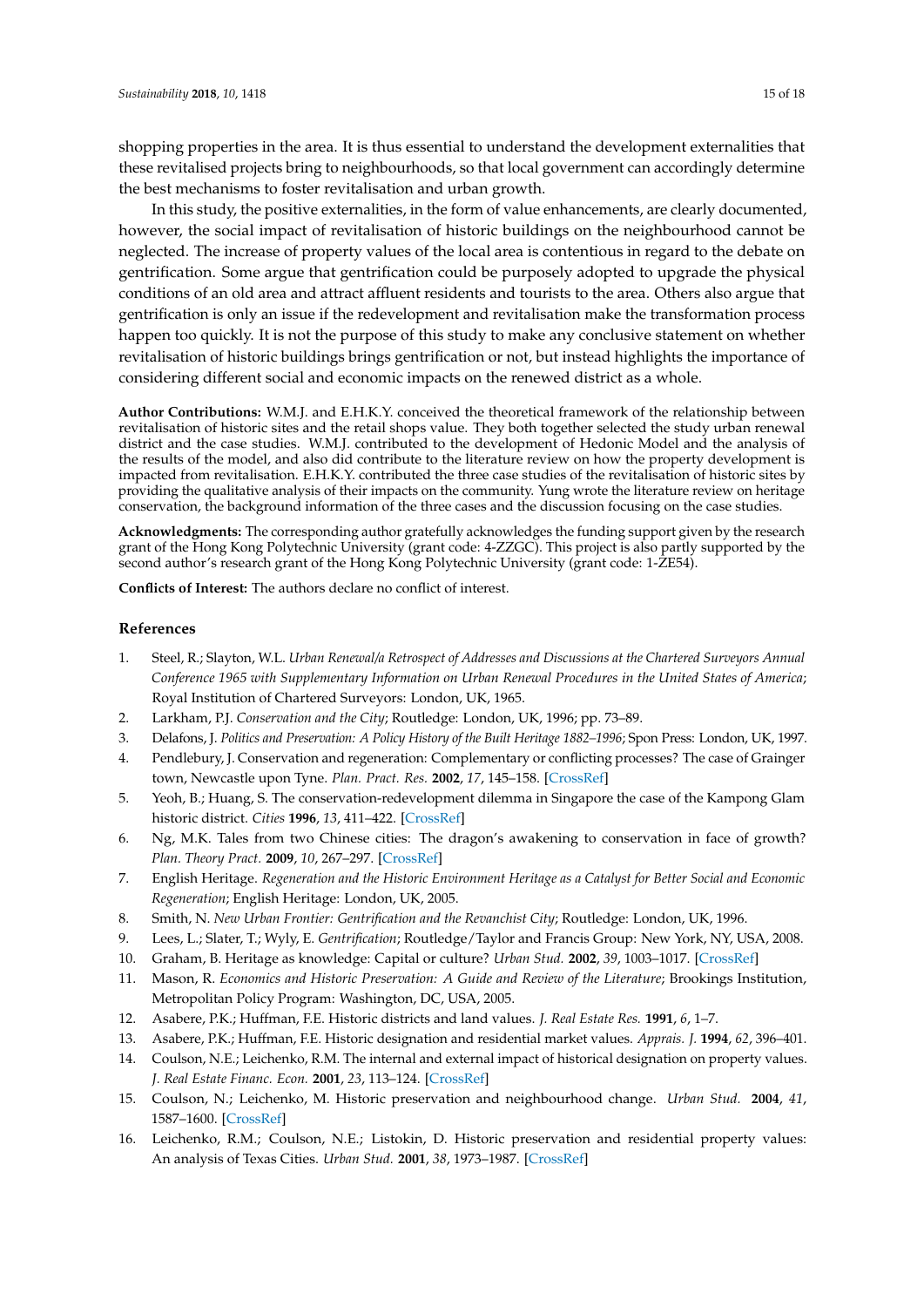- <span id="page-15-25"></span>17. Shipley, R.; Jonas, K.; Kovacs, J.F. Heritage conservation districts work: Evidence from the province of Ontario, Canada. *Urban Aff. Rev.* **2011**, *47*, 611–664. [\[CrossRef\]](http://dx.doi.org/10.1177/1078087411400559)
- <span id="page-15-24"></span>18. Coulson, N.E.; Lahr, M.L. Gracing the land of Elvis and Beale street: Historic designation and property values in Memphis. *Real Estate Econ.* **2005**, *33*, 487–507. [\[CrossRef\]](http://dx.doi.org/10.1111/j.1540-6229.2005.00127.x)
- 19. Thompson, E.; David, R.; Benjamin, S. Property values on the plains: The impact of historic preservation. *Ann. Reg. Sci.* **2011**, *47*, 477–491. [\[CrossRef\]](http://dx.doi.org/10.1007/s00168-010-0373-9)
- <span id="page-15-0"></span>20. Zahirovic-Herbert, V.; Chatterjee, S. Historic preservation and residential property values: Evidence from quantile regression. *Urban Stud.* **2012**, *49*, 369–382. [\[CrossRef\]](http://dx.doi.org/10.1177/0042098011404936)
- <span id="page-15-1"></span>21. Schaeffer, P.V.; Millerick, C.A. The impact of historic district designation on property values: An empirical study. *Econ. Dev. Q.* **1991**, *5*, 301–312. [\[CrossRef\]](http://dx.doi.org/10.1177/089124249100500402)
- 22. Clark, D.E.; Herrin, W.E. Historical preservation districts and home sales prices: Evidence from the sacramento housing market. *Rev. Reg. Stud.* **1997**, *27*, 29–48.
- <span id="page-15-2"></span>23. Noonan, D.S. Finding an impact of preservation policies: Price effects of historic landmarks on attached homes in Chicago, 1990–1999. *Econ. Dev. Q.* **2007**, *27*, 17–33. [\[CrossRef\]](http://dx.doi.org/10.1177/0891242406296326)
- <span id="page-15-3"></span>24. Benson, V.O.; Klein, R. The impact of historic districting on property values. *Apprais. J.* **1988**, *56*, 223–232.
- <span id="page-15-4"></span>25. Ryberg-Webster, S.; Kinahan, K.L. Historic preservation and urban revitalization in the twenty-first century. *J. Plan. Lit.* **2014**, *29*, 119–139. [\[CrossRef\]](http://dx.doi.org/10.1177/0885412213510524)
- <span id="page-15-5"></span>26. Lamei, S. Insights into current conservation practices. *Mus. Int.* **2005**, *57*, 136–141. [\[CrossRef\]](http://dx.doi.org/10.1111/j.1468-0033.2005.00522.x)
- <span id="page-15-7"></span><span id="page-15-6"></span>27. Siu, S.W. Cashing in on the '1881 Effect'. *The Standard*, 28 December 2009.
- 28. Yung, E.H.K.; Chan, E.H.K. Re-examining the growth machine ideology of cities: Conservation of historic properties in Hong Kong. *Urban Aff. Rev.* **2015**, 1–29. [\[CrossRef\]](http://dx.doi.org/10.1177/1078087415589040)
- <span id="page-15-8"></span>29. Ng, M.K. Kainos' renewal: Promoting urban regeneration as a natural quality, in surveyors in urban regeneration. In Proceedings of the HKIS Annual Conference, Hong Kong, China, 26 September 2009.
- <span id="page-15-9"></span>30. McCarthy, J.; Margaret Doyle, M. Business improvement districts and conservation-led regeneration. *Urban Res. Pract.* **2011**, *4*, 175–192. [\[CrossRef\]](http://dx.doi.org/10.1080/17535069.2011.579772)
- <span id="page-15-10"></span>31. Pickard, R. *Management of Historic Centres*; E and FN Spon: London, UK, 2001.
- <span id="page-15-11"></span>32. Yung, E.H.K.; Chan, E.H.K.; Xu, Y. Assessing the social impact of revitalising historic buildings on urban renewal: The case of a local participatory mechanism. *J. Des. Res.* **2015**, *13*. [\[CrossRef\]](http://dx.doi.org/10.1504/JDR.2015.069755)
- <span id="page-15-12"></span>33. Barthel, D. *Historic Preservation: Collective Memory and Historical Identity*; Rutgers University Press: New Brunswick, NJ, USA, 1996.
- <span id="page-15-13"></span>34. Throsby, D. Investment in urban heritage conservation in developing countries: Concepts, methods and data. *City Cult. Soc.* **2016**, *7*, 81–86. [\[CrossRef\]](http://dx.doi.org/10.1016/j.ccs.2015.11.002)
- <span id="page-15-14"></span>35. Zukin, S. *The Cultures of Cities*; Blackwell: Cambridge, MA, USA, 1995.
- <span id="page-15-15"></span>36. Reichl, A.J. Historic preservation and progrowth politics in US. Cities. *Urban Aff. Rev.* **1997**, *32*, 513–535. [\[CrossRef\]](http://dx.doi.org/10.1177/107808749703200404)
- <span id="page-15-16"></span>37. Henderson, J.C. Conserving heritage in South East Asia: Cases from Malaysia, Singapore and the Philippines. *Tour. Recreat. Res.* **2012**, *37*, 47–55. [\[CrossRef\]](http://dx.doi.org/10.1080/02508281.2012.11081687)
- <span id="page-15-17"></span>38. Cameron, S. Gentrification, housing. Redifferentiation and urban Regeneration: Going for growth in Newcastle upon Tyne. *Urban Stud.* **2003**, *40*, 2367–2382. [\[CrossRef\]](http://dx.doi.org/10.1080/0042098032000136110)
- <span id="page-15-18"></span>39. Freeman, L.; Braconi, F. Gentrification and displacement: New York City in the1990s. *J. Am. Plan. Assoc.* **2004**, *70*, 39–52. [\[CrossRef\]](http://dx.doi.org/10.1080/01944360408976337)
- <span id="page-15-19"></span>40. Newman, K.; Wyly, E.K. The Right to stay put, revisited: Gentrification and resistance to displacement in New York City. *Urban Stud.* **2006**, *43*, 23–57. [\[CrossRef\]](http://dx.doi.org/10.1080/00420980500388710)
- <span id="page-15-20"></span>41. Donaldson, R.; Kotze, N.; Visser, G.; Park, J.; Wally, N.; Zen, J.; Vieyra, O. An uneasy match: Neoliberalism, gentrification and heritage conservation in Bo-Kaap, Cape Town, South Africa. *Urban Forum* **2013**, *24*, 173–188. [\[CrossRef\]](http://dx.doi.org/10.1007/s12132-012-9182-9)
- <span id="page-15-21"></span>42. Clark, D.E.; Kahn, J.R. The social benefits of urban cultural amenities. *J. Reg. Sci.* **1988**, *28*, 363–377. [\[CrossRef\]](http://dx.doi.org/10.1111/j.1467-9787.1988.tb01088.x)
- <span id="page-15-22"></span>43. Lazrak, F.; Nijkamp, P.; Rietveld., P.; Rouwendal, J. *The Market Value of Listed Heritage: An Urban Economic Application of Spatial Hedonic Pricing*; Working Paper; Department of Spatial Economics, VU University Amsterdam: Amsterdam, The Netherlands, 2010.
- <span id="page-15-23"></span>44. Ahlfeldt, G.M.; Maennig, W. Substitutability and complementarity of urban amenities: External effects of built heritage in Berlin. *Real Estate Econ.* **2010**, *38*, 285–323. [\[CrossRef\]](http://dx.doi.org/10.1111/j.1540-6229.2010.00268.x)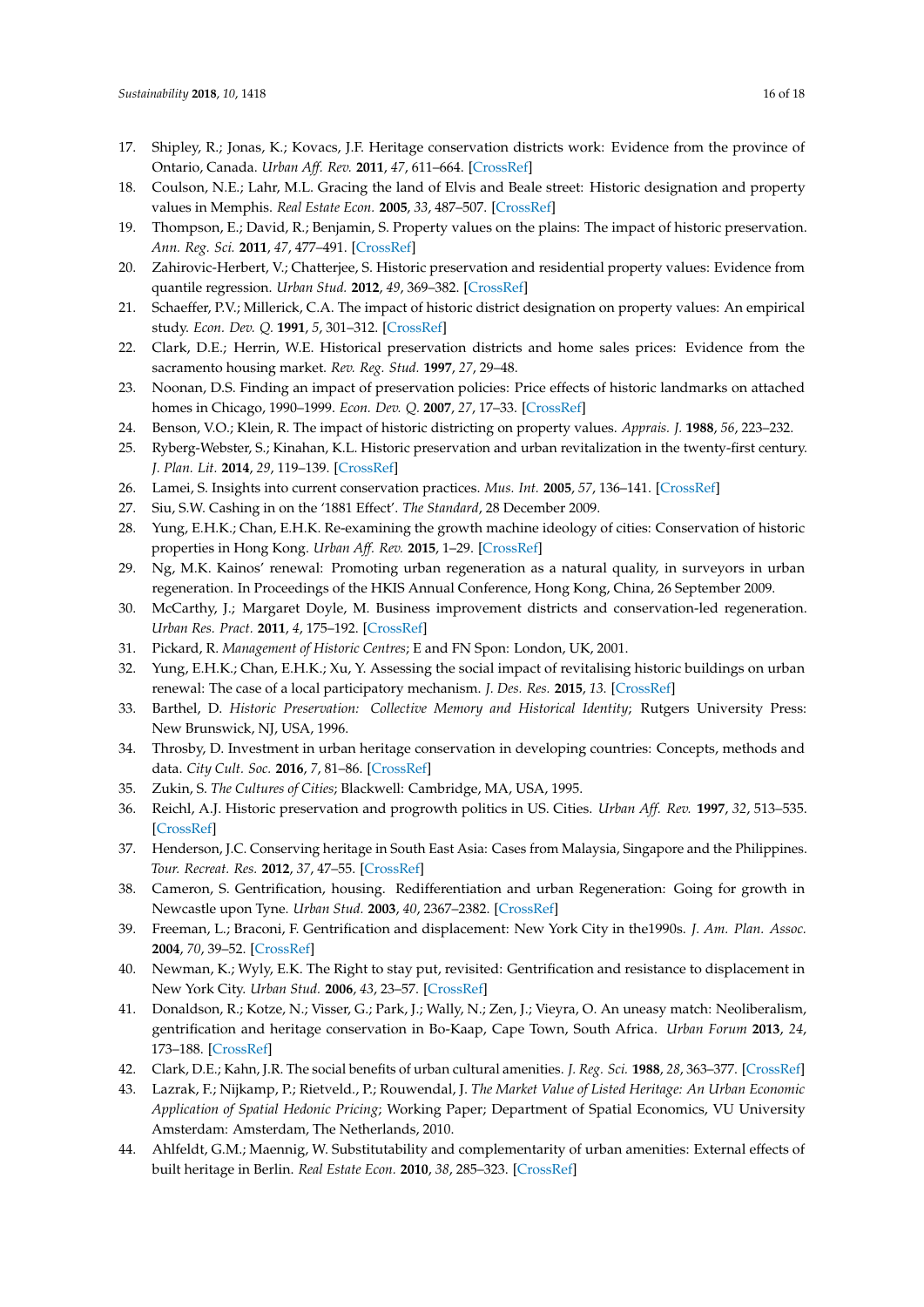- <span id="page-16-0"></span>45. Ahlfeldt, G.; Mastro, A. Valuing iconic design: Frank lloyd wright architecture in Oak Park, Illinois. *Hous. Stud.* **2012**, *27*, 1079–1099. [\[CrossRef\]](http://dx.doi.org/10.1080/02673037.2012.728575)
- <span id="page-16-1"></span>46. Moro, M.; Seán Lyons, M.K.; Tol, R.S.J. Does the housing market reflect cultural heritage? A case study of greater Dublin. *Environ. Plan. A* **2013**, *45*, 2884–2903. [\[CrossRef\]](http://dx.doi.org/10.1068/a45524)
- <span id="page-16-2"></span>47. Planning and Lands Bureau. *People First—A Caring Approach to Urban Renewal*; Consultation Paper; Government Printer: Hong Kong, China, 2001.
- <span id="page-16-3"></span>48. Development Bureau. People First—A District-Based and Public Participatory Approach to Urban Renewal Urban Renewal Strategy, Hong Kong. 2011. Available online: [https://www.devb.gov.hk/filemanager/en/](https://www.devb.gov.hk/filemanager/en/Content_3/URS_eng_2011.pdf) [Content\\_3/URS\\_eng\\_2011.pdf](https://www.devb.gov.hk/filemanager/en/Content_3/URS_eng_2011.pdf) (accessed on 4 August 2017).
- <span id="page-16-4"></span>49. Yung, E.H.; Langston, C.; Chan, E.H. Adaptive reuse of traditional Chinese shophouses in government-led urban renewal projects in Hong Kong. *Cities* **2014**, *39*, 87–98. [\[CrossRef\]](http://dx.doi.org/10.1016/j.cities.2014.02.012)
- <span id="page-16-5"></span>50. Lai, C. *Treating the Symptoms, a Critical Review of Urban Renewal in Hong Kong*; Civic Exchange: Hong Kong, China, 2010.
- <span id="page-16-6"></span>51. Wan, W.S.W. Urban Renewal through Building Revitalization: The Revitalization of Wo Cheong Pawnshop Building Clusters—Make or Break. In *Building Adaptation and Revitalization*; The Hong Kong Institute of Surveyors: Hong Kong, China, 2010.
- <span id="page-16-7"></span>52. Pearce, D.; Mourato, S.; Navrud, S.; Ready, R.C. *Review of Existing Studies, Their Policy Use and Future Research Needs in Valuing Cultural Heritage: Applying Environmental Valuation Techniques to Historic Buildings Monuments and Artefacts*; Navrud, S., Ready, R.C., Eds.; Edward Elgar: Cheltenham, UK, 2002; pp. 257–270.
- <span id="page-16-8"></span>53. Nelson, A.C.; Genereux, J.; Genereux, M. Price effects of landfills on housing values. *Land Econ.* **1993**, *68*, 359–365. [\[CrossRef\]](http://dx.doi.org/10.2307/3146693)
- <span id="page-16-9"></span>54. Cartee, C.P. A review of sanitary landfill impacts on property values. In *The Real Estate Appraiser and Analyst*; Society of Real Estate Appraisers: New York, NY, USA, 1989; pp. 43–46.
- <span id="page-16-10"></span>55. Espey, M.; Lopez, H. The impact of airport noise and proximity on residential property values. *Growth Chang.* **2000**, *31*, 408–419. [\[CrossRef\]](http://dx.doi.org/10.1111/0017-4815.00135)
- <span id="page-16-11"></span>56. Chattopadhyay, S. Estimating the demand for air quality: New evidence based on the Chicago housing market. *Land Econ.* **1999**, *75*, 22–38. [\[CrossRef\]](http://dx.doi.org/10.2307/3146991)
- <span id="page-16-12"></span>57. Dotzour, M. Ground water contamination and residential property values. *Apprais. J.* **1997**, *65*, 261–266.
- <span id="page-16-13"></span>58. Carroll, T.M.; Clauretie, T.M.; Jensen, J. Living next to godliness: Residential property values and churches. *J. Real Estate Financ. Econ.* **1996**, *12*, 319–330. [\[CrossRef\]](http://dx.doi.org/10.1007/BF00127540)
- <span id="page-16-14"></span>59. Mok, H.M.K.; Chan, P.P.K.; Cho, Y.S. A hedonic price model for private properties in Hong Kong. *J. Real Estate Financ. Econ.* **1995**, *10*, 37–48. [\[CrossRef\]](http://dx.doi.org/10.1007/BF01099610)
- <span id="page-16-15"></span>60. Ki, C.O.; Wadu Mesthrige, J. The effects of urban redevelopment on neighbouhood housing prices. *Int. J. Urban Sci.* **2010**, *14*, 276–294. [\[CrossRef\]](http://dx.doi.org/10.1080/12265934.2010.9693685)
- <span id="page-16-16"></span>61. Hui, E.C.M.; Lau, H.T.; Khan, H.T. Effect of property management on property price: A case study in HK. *Facilities* **2011**, *29*, 459–471.
- <span id="page-16-17"></span>62. Wadu Mesthrige, J.; Chu, C.M. Effect of urban redevelopment on surrounding retail shops: A case study in Hong Kong. *Int. J. Urban Sci.* **2015**, *19*, 379–399.
- <span id="page-16-18"></span>63. Leung, W.N. An Empirical Study of Effects of Shop Clustering on Rental Values of Shops. Bachelor's Thesis, The Hong Kong Polytechnic University, Hong Kong, China, 2010.
- <span id="page-16-19"></span>64. Lau, C.K. The Impact of Introduction of Langham Place on Retail Shops—An Empirical Study in Hong Kong. Bachelor's Thesis, The Hong Kong Polytechnic University, Hong Kong, China, 2009.
- <span id="page-16-20"></span>65. Gat, D. Urban focal points and design quality influence rents: The case of the Tel Aviv office market. *J. Real Estate Res.* **1998**, *16*, 229–247.
- <span id="page-16-21"></span>66. Bollinger, C.; Ihlandfeldt, K.; Bowes, D. Spatial variations in office rents within the Atlanta region. *Urban Stud.* **1998**, *35*, 1097–1118. [\[CrossRef\]](http://dx.doi.org/10.1080/0042098984501)
- <span id="page-16-22"></span>67. Colwell, O.P.; Munneke, H.; Trefzger, J. Chicago's office market: Price indices, location and time. *Real Estate Econ.* **1998**, *26*, 83–106. [\[CrossRef\]](http://dx.doi.org/10.1111/1540-6229.00739)
- <span id="page-16-23"></span>68. White, H. A heteroscedasticity-consistent covariance matrix estimator and direct test for heteroscedasticity. *Econometrica* **1980**, *48*, 817–838. [\[CrossRef\]](http://dx.doi.org/10.2307/1912934)
- <span id="page-16-24"></span>69. CBRE Market Review. Hong Kong Commercial Real Estate Review & 2016 Preview. 2016. Available online: [http://www.cbre.com.hk/EN/aboutus/mediacentre/mediaarchives/Pages/CBRE-Hong-Kong-](http://www.cbre.com.hk/EN/aboutus/mediacentre/mediaarchives/Pages/CBRE-Hong-Kong-Commercial-Real-Estate-Review--2016-Preview.aspx?redirect=true)[Commercial-Real-Estate-Review--2016-Preview.aspx?redirect=true](http://www.cbre.com.hk/EN/aboutus/mediacentre/mediaarchives/Pages/CBRE-Hong-Kong-Commercial-Real-Estate-Review--2016-Preview.aspx?redirect=true) (accessed on 2 March 2017).